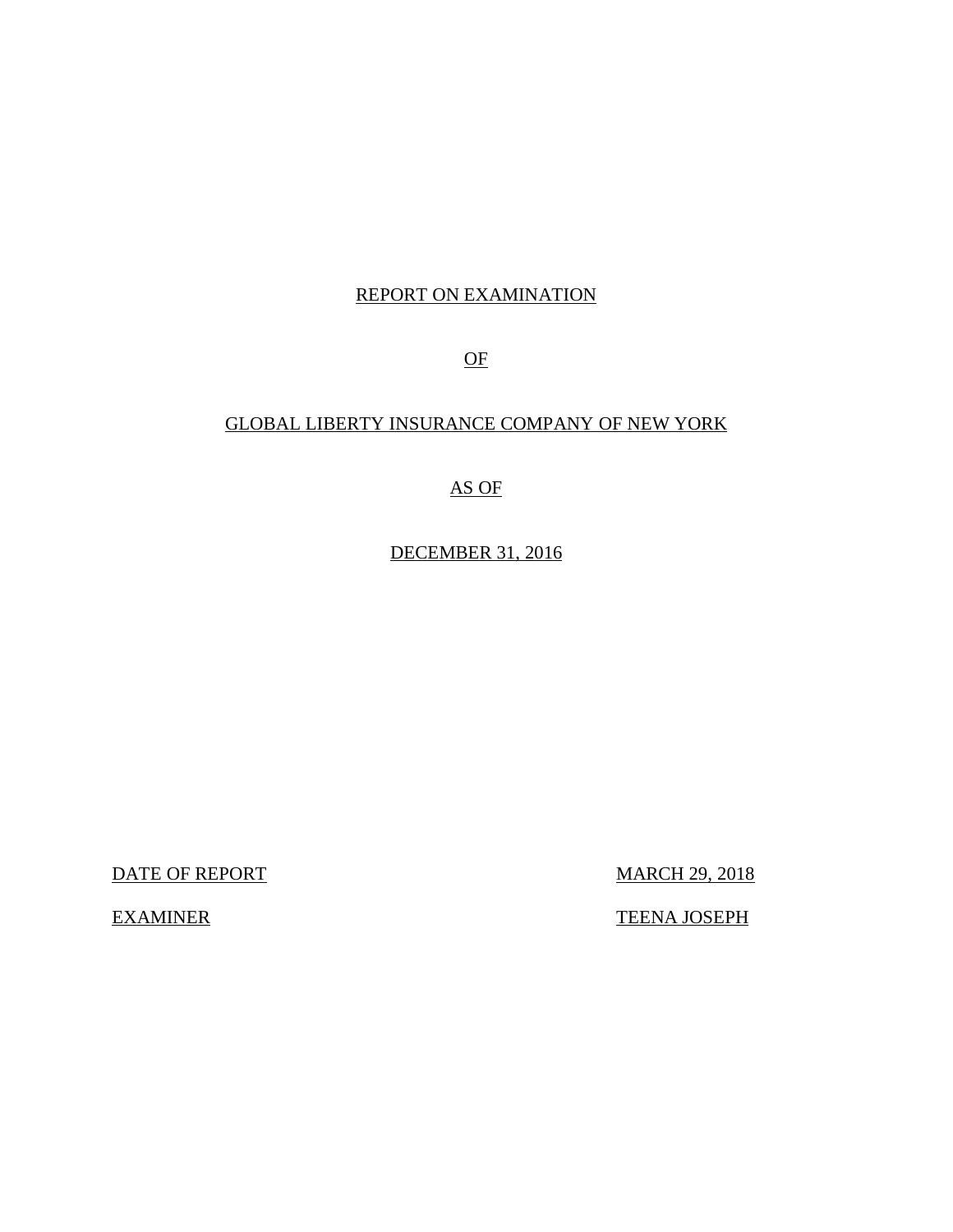## TABLE OF CONTENTS

| <b>ITEM</b> |                                             | PAGE NO.       |
|-------------|---------------------------------------------|----------------|
| 1.          | Scope of examination                        | $\overline{2}$ |
| 2.          | Description of Company                      | 3              |
|             | A. Corporate governance                     | $\mathfrak{Z}$ |
|             | B. Territory and plan of operation          | 6              |
|             | C. Reinsurance ceded                        | $\overline{7}$ |
|             | D. Holding company system                   | 9              |
|             | E. Significant operating ratios             | 11             |
|             | F. Accounts and records                     | 12             |
|             | G. Risk management and internal controls    | 12             |
| 3.          | <b>Financial statements</b>                 | 13             |
|             | A. Balance sheet                            | 13             |
|             | B. Statement of income                      | 15             |
|             | C. Capital and surplus account              | 16             |
|             | D. Analysis of changes to surplus           | 17             |
|             | E. Analysis of changes to income            | 17             |
| 4.          | Losses and loss adjustment expenses         | 18             |
| 5.          | Compliance with prior report on examination | 19             |
| 6.          | Summary of comments and recommendations     | 20             |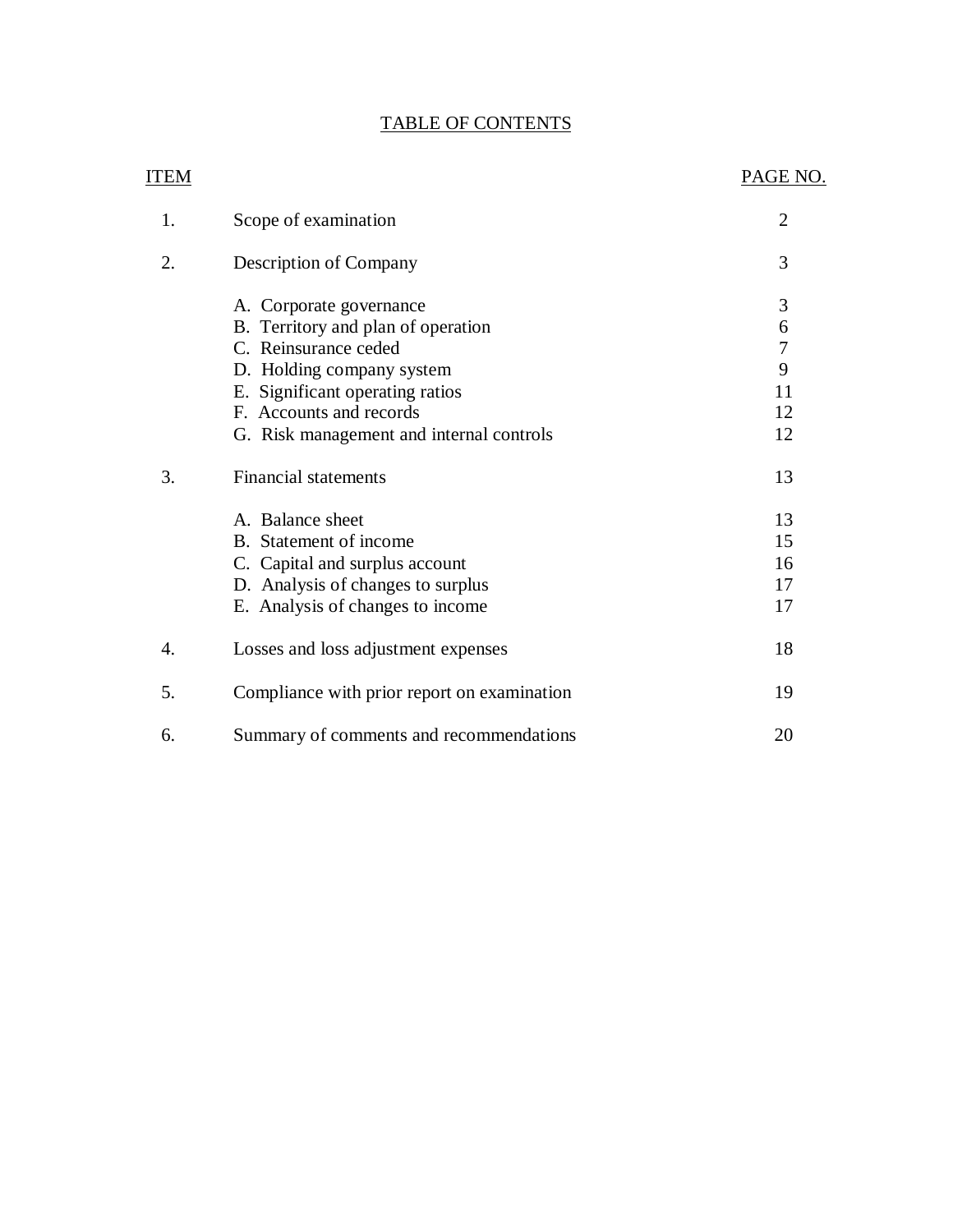

## NEW YORK STATE *DEPARTMENTof*  FINANCIAL SERVICES

Andrew M. Cuomo Maria T. Vullo Governor Superintendent Superintendent

March 29, 2018

Honorable Maria T. Vullo Superintendent New York State Department of Financial Services Albany, New York 12257

Madam:

Pursuant to the requirements of the New York Insurance Law, and in compliance with the instructions contained in Appointment Number 31638 dated June 1, 2017, attached hereto, I have made an examination into the condition and affairs of Global Liberty Insurance Company of New York as of December 31, 2016, and submit the following report thereon.

Wherever the designation "the Company" appears herein without qualification, it should be understood to indicate Global Liberty Insurance Company of New York.

Wherever the term "Department" appears herein without qualification, it should be understood to mean the New York State Department of Financial Services.

The examination was conducted at the Company's home office located at 68 South Service Road, Suite 450, Melville, NY 11747.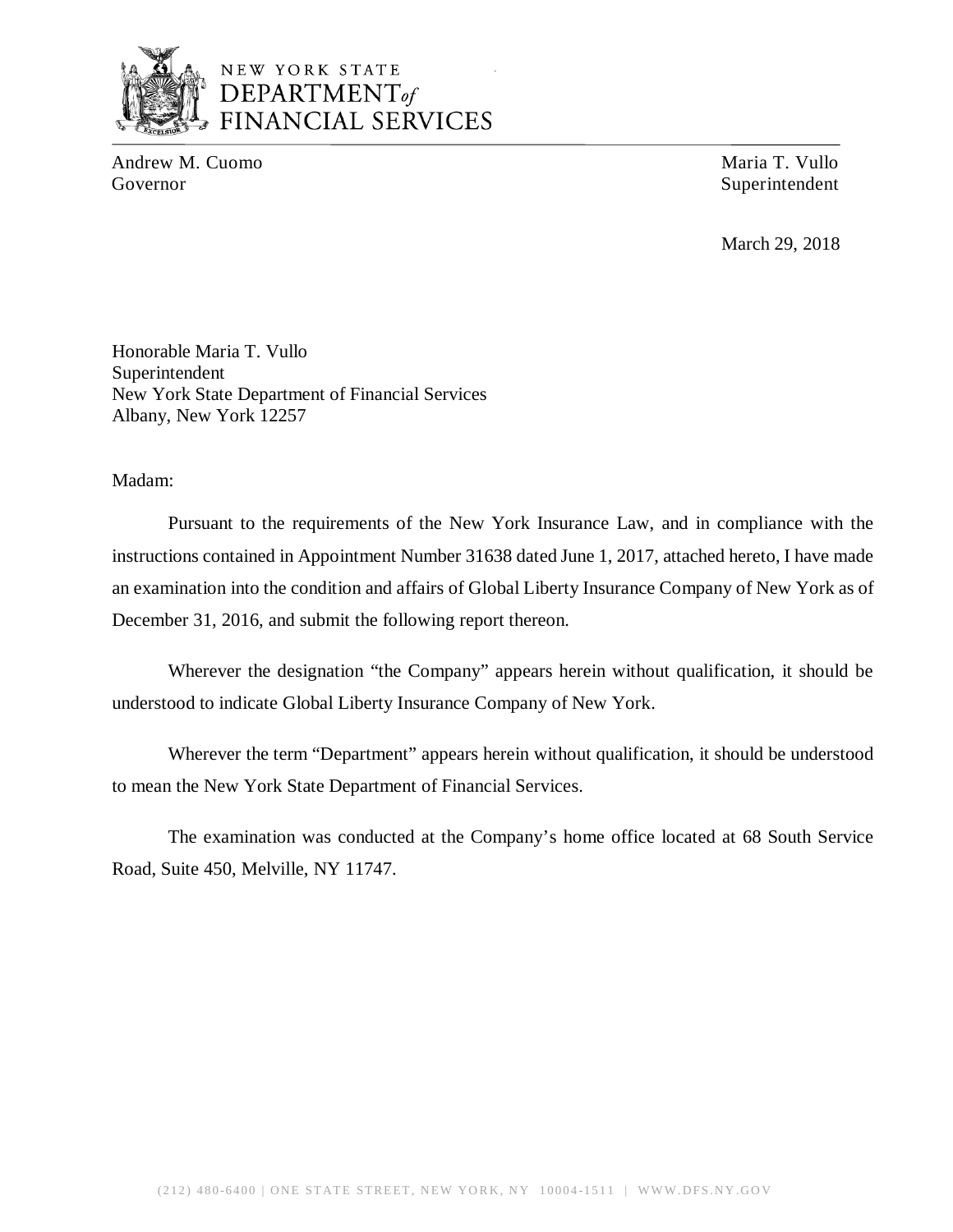#### **1. SCOPE OF EXAMINATION**

The Department has performed an individual examination of the Company*,* a multi-state insurer. The previous examination was conducted as of December 31, 2012. This examination covered the fouryear period from January 1, 2013 through December 31, 2016. Transactions occurring subsequent to this period were reviewed where deemed appropriate by the examiner.

This examination was conducted in accordance with the National Association of Insurance Commissioners ("NAIC") Financial Condition Examiners Handbook ("Handbook"), which requires that we plan and perform the examination to evaluate the financial condition and identify current and prospective risks of the Company by obtaining information about the Company including corporate governance, identifying and assessing inherent risks within the Company and evaluating system controls and procedures used to mitigate those risks. This examination also includes assessing the principles used and significant estimates made by management, as well as evaluating the overall financial statement presentation, management's compliance with New York Laws, statutory accounting principles, and annual statement instructions.

This examination report includes, but is not limited to, the following:

Company history Management and control Territory and plan of operation Holding company description Reinsurance Loss review and analysis Financial statement presentation Significant subsequent events Summary of recommendations

A review was also made to ascertain what action was taken by the Company with regard to comments and recommendations contained in the prior report on examination.

This report on examination is confined to financial statements and comments on those matters that involve departures from laws, regulations or rules, or that are deemed to require explanation or description.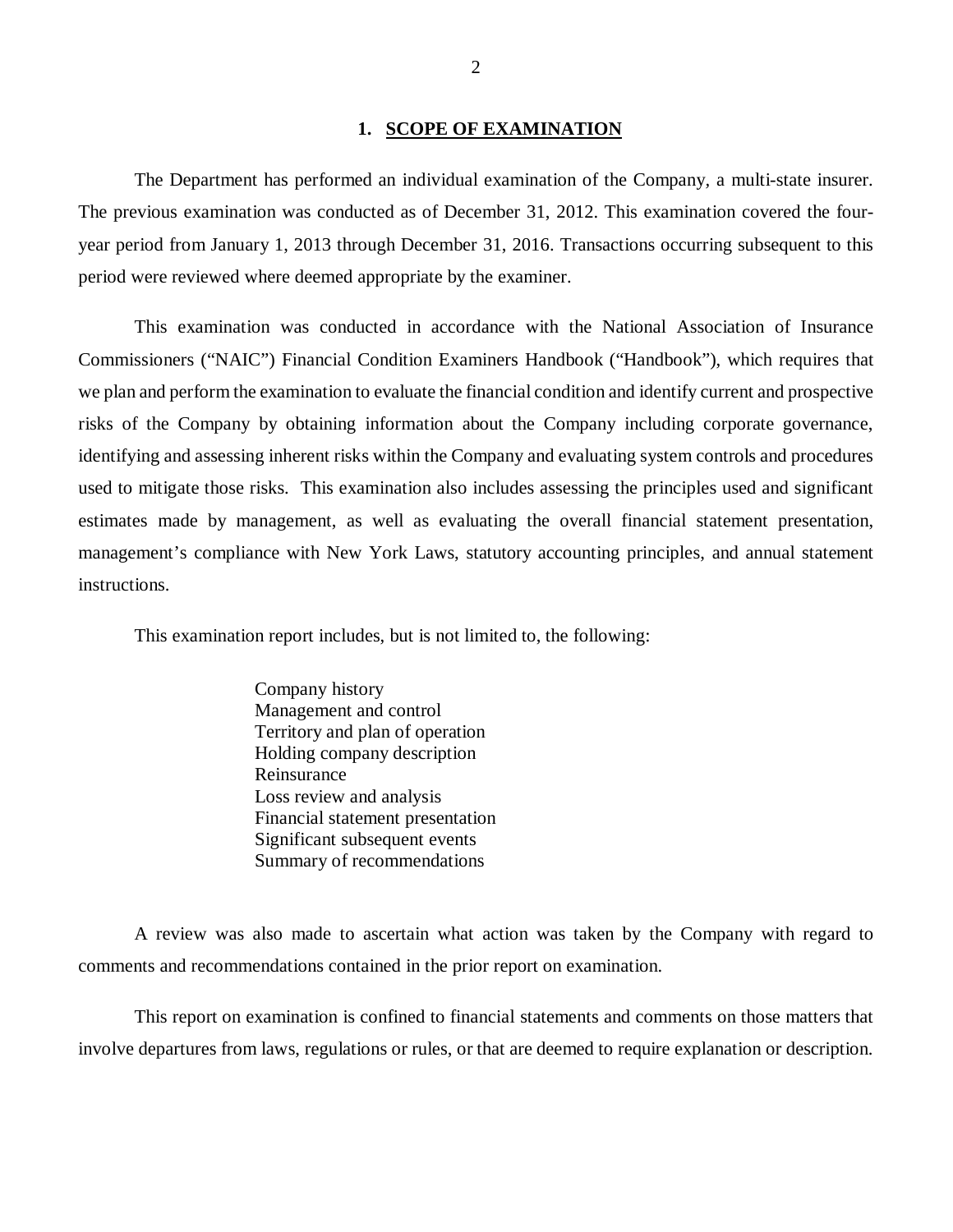## **2. DESCRIPTION OF COMPANY**

<span id="page-4-0"></span>Global Liberty Insurance Company of New York was incorporated under the laws of the State of New York on July 20, 1999 and became licensed on January 18, 2001 under the name American Horizon Insurance Company of New York. Prior to January 27, 2003, the Company was a wholly-owned subsidiary of American Horizon Insurance Company, an Illinois domiciled insurance company, during which time the Company wrote no business. Effective January 27, 2003, the Department approved the sale of the Company to A&S Transportation Writers, Inc., a New York Corporation, (currently known as Anchor Holdings Group, Inc.), which was owned 100% by Mr. Hossni Elhelbawi. Effective February 21, 2003, the Company was renamed Global Liberty Insurance Company of New York. The Company commenced writing business on March 1, 2003.

Effective March 11, 2015, Atlas Financial Holdings, Inc. ("AFH"), a publicly-traded Cayman Islands Company and American Insurance Acquisition, Inc. ("AIA"), a Delaware corporation, acquired Anchor Holdings Group Inc., ("AHG") along with its affiliated underwriting and premium finance companies. As a result, AFH became the ultimate parent and AIA the direct parent of AHG, which is the parent company of Global Liberty Insurance Company of New York. This sale was approved by the Department on March 4, 2015.

## A. Corporate Governance

Pursuant to the Company's charter and by-laws, management of the Company is vested in a board of directors consisting of not less than seven nor more than twenty-one members. The board meets four times during each calendar year. At December 31, 2016, the board of directors was comprised of the following nine members:

| Name and Residence          | <b>Principal Business Affiliation</b>            |
|-----------------------------|--------------------------------------------------|
| Leslie Patterson DiMaggio   | Vice President of Operations & IT and Secretary, |
| Fox River Grove, IL         | Global Liberty Insurance Company of New York     |
| <b>Richard Patrick Dowd</b> | Regional Vice President of Claims,               |
| Bethpage, NY                | Global Liberty Insurance Company of New York     |
| Hossni Elhelbawi            | Entrepreneur and former owner,                   |
| St. James, NY               | Global Liberty Insurance Company of New York     |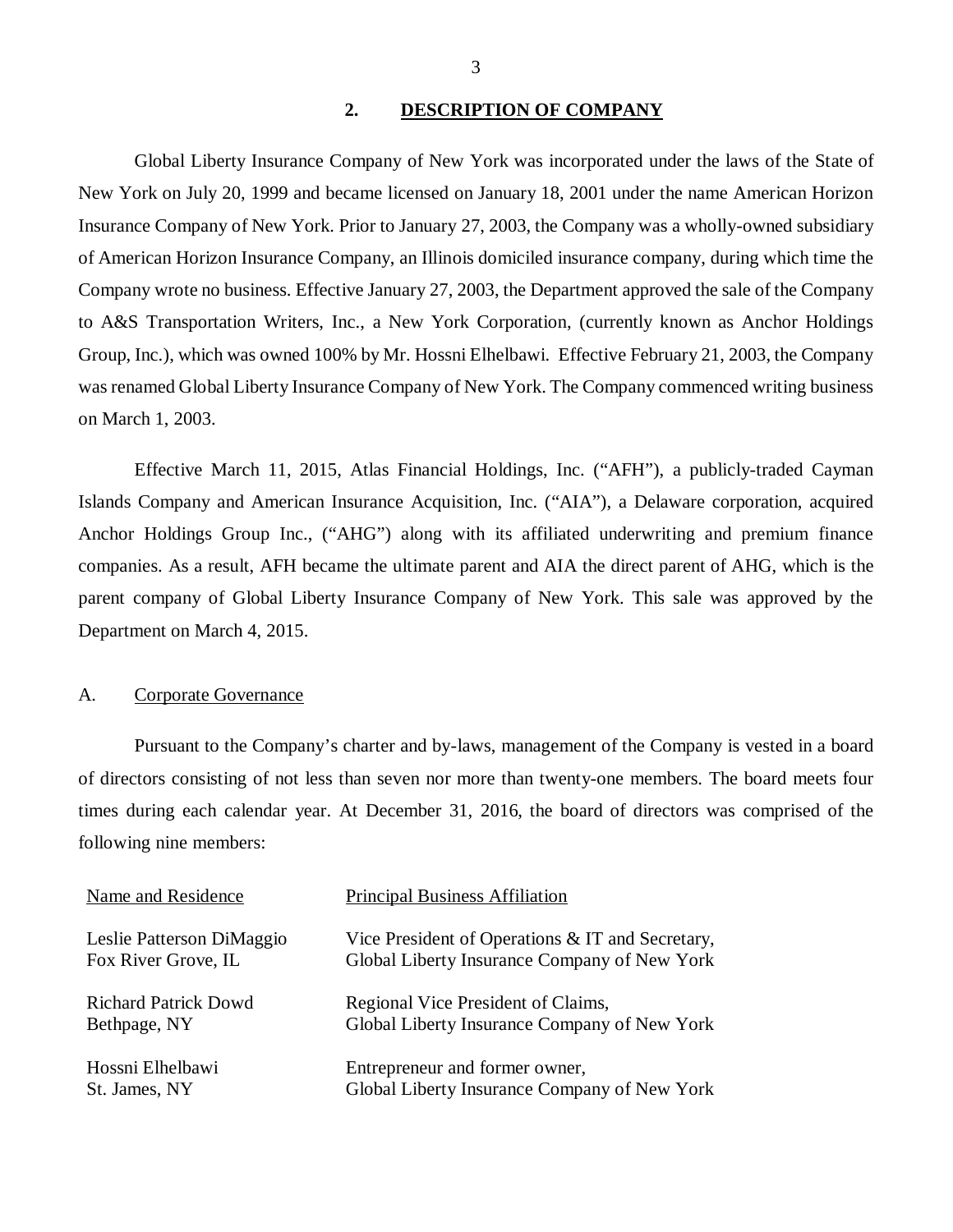| <b>Bruce Wayne Giles</b>   | Vice President of Product Development & Underwriting,             |
|----------------------------|-------------------------------------------------------------------|
| Chicago, IL                | Global Liberty Insurance Company of New York                      |
| Douglas Karl Goldenbaum    | Regional Controller,                                              |
| Halesite, NY               | Global Liberty Insurance Company of New York                      |
| Zenovia Diane Love         | Assistant Vice President of Human Resources,                      |
| Hazel Crest, IL            | Atlas Financial Holdings, Inc.                                    |
| Paul Anthony Romano        | Chief Financial Officer, Vice President of Finance and Treasurer, |
| St. Charles, IL            | Global Liberty Insurance Company of New York                      |
| Joseph Raymond Shugrue     | Vice President of Claims,                                         |
| Wilmette, IL               | Global Liberty Insurance Company of New York                      |
| <b>Scott David Wollney</b> | Chief Executive Officer and President,                            |
| Glenview, IL               | Global Liberty Insurance Company of New York                      |

A review of the minutes of the board of directors' meetings held during the examination period indicated that the meetings were generally well attended and each board member had an acceptable record of attendance.

As of December 31, 2016, the principal officers of the Company were as follows:

| Name                          | Title                                                            |
|-------------------------------|------------------------------------------------------------------|
| <b>Scott David Wollney</b>    | President and Chief Executive Officer                            |
| Leslie Patterson DiMaggio     | Secretary and Vice President of Operations & IT                  |
| Paul Anthony Romano           | Treasurer, Chief Financial Officer and Vice President of Finance |
| <b>Bruce Wayne Giles</b>      | Vice President of Product Development & Underwriting             |
| <b>Joseph Raymond Shugrue</b> | Vice President of Claims                                         |

## **Charter**

On December 16, 2013, the Company's board of directors approved an amendment to the Company's charter reducing the minimum number of directors from thirteen to seven. This amendment to the charter was submitted to the Department on October 8, 2014 and approved by the Department on October 14, 2014.

Section 1206(b) of the New York Insurance Law states as follows:

"Any corporation proposing to file a certificate of change of name or a restated or amended charter shall serve upon the superintendent a copy of the proposed changes, not less than thirty days before the meeting at which such changes will be submitted."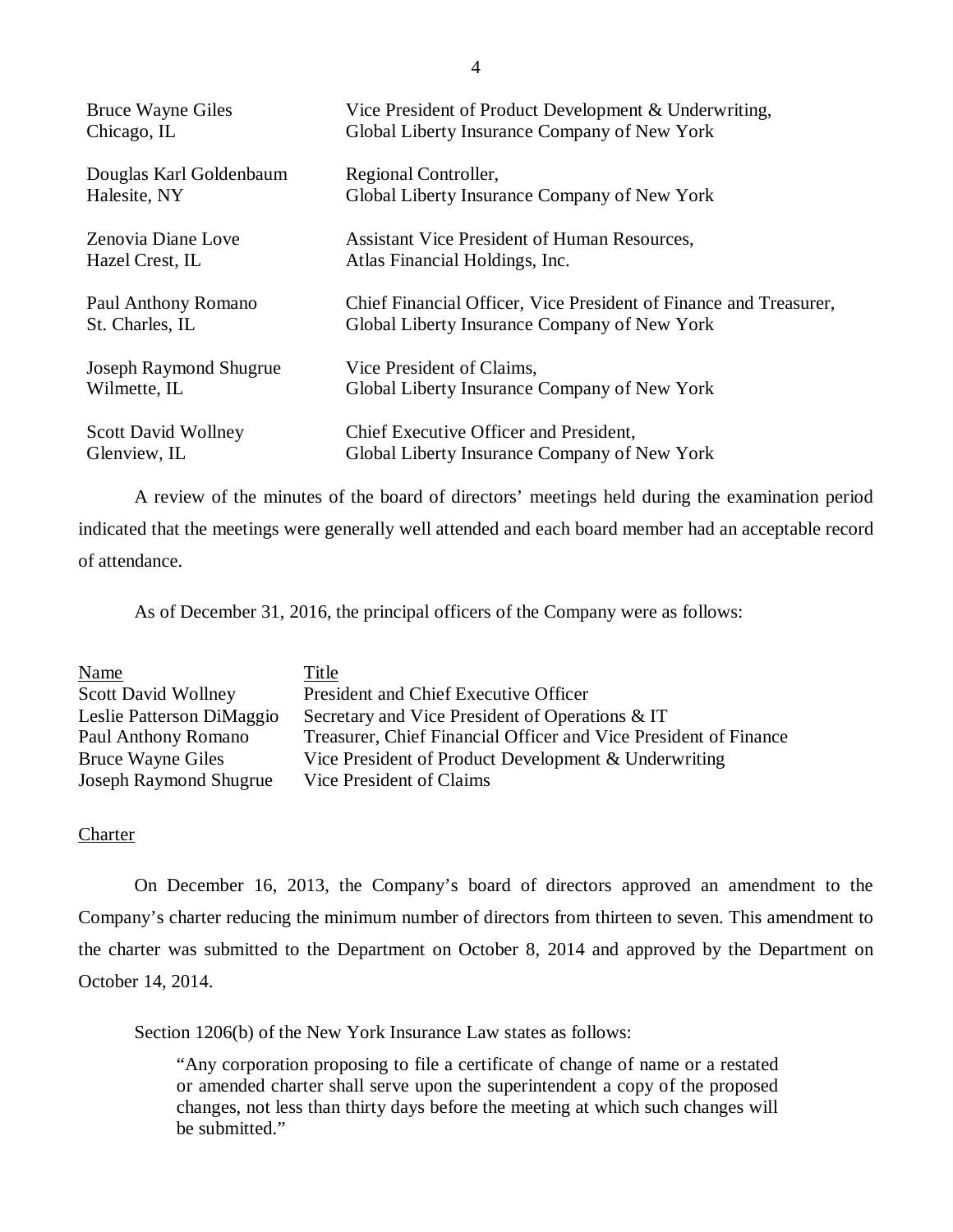It is recommended that the Company comply with Section 1206(b) of the New York Insurance Law and notify the Department at least 30 days before any changes to the charter are made.

The Company is licensed to write burglary and theft, glass, and boiler and machinery as defined in paragraphs 7, 8 and 9 of Section 1113(a) of the New York Insurance Law. However, the Company's charter did not include lines 7, 8 and 9.

It is recommended that the Company amend its charter to include all the kinds of insurance that it is authorized to transact.

#### By-laws

At December 31, 2016, the investment committee was comprised of two members. This is contrary to Article 4, Section 4.10 of the Company's by-laws, which states that the board of directors may designate from among its members a committee or committees, each consisting of three or more members.

It is recommended that the Company comply with its by-laws and appoint at least three members for each committee.

#### Shareholder Meetings

Article II, Section 1 of the Company's by-laws states that shareholder meetings should be held on the second Tuesday of April each year. However, during the examination period, the shareholder meetings were not held as indicated in the by-laws.

It is recommended that the Company comply with its by-laws and hold shareholder meetings in accordance with Article II, Section 1 of its by-laws.

#### Change in Audit Committee Membership

The Company's audit committee members changed since the last examination. However, the Company did not notify the Department regarding the change in membership within the required timeframe in accordance with Department Regulation 118, Section 89.12(e) which states:

> "The Company shall give written notice of the selection of its audit committee within 30 days of the effective date of this Part and within 30 days of any change in membership of the audit committee. The notice shall include a description of the reason for the change."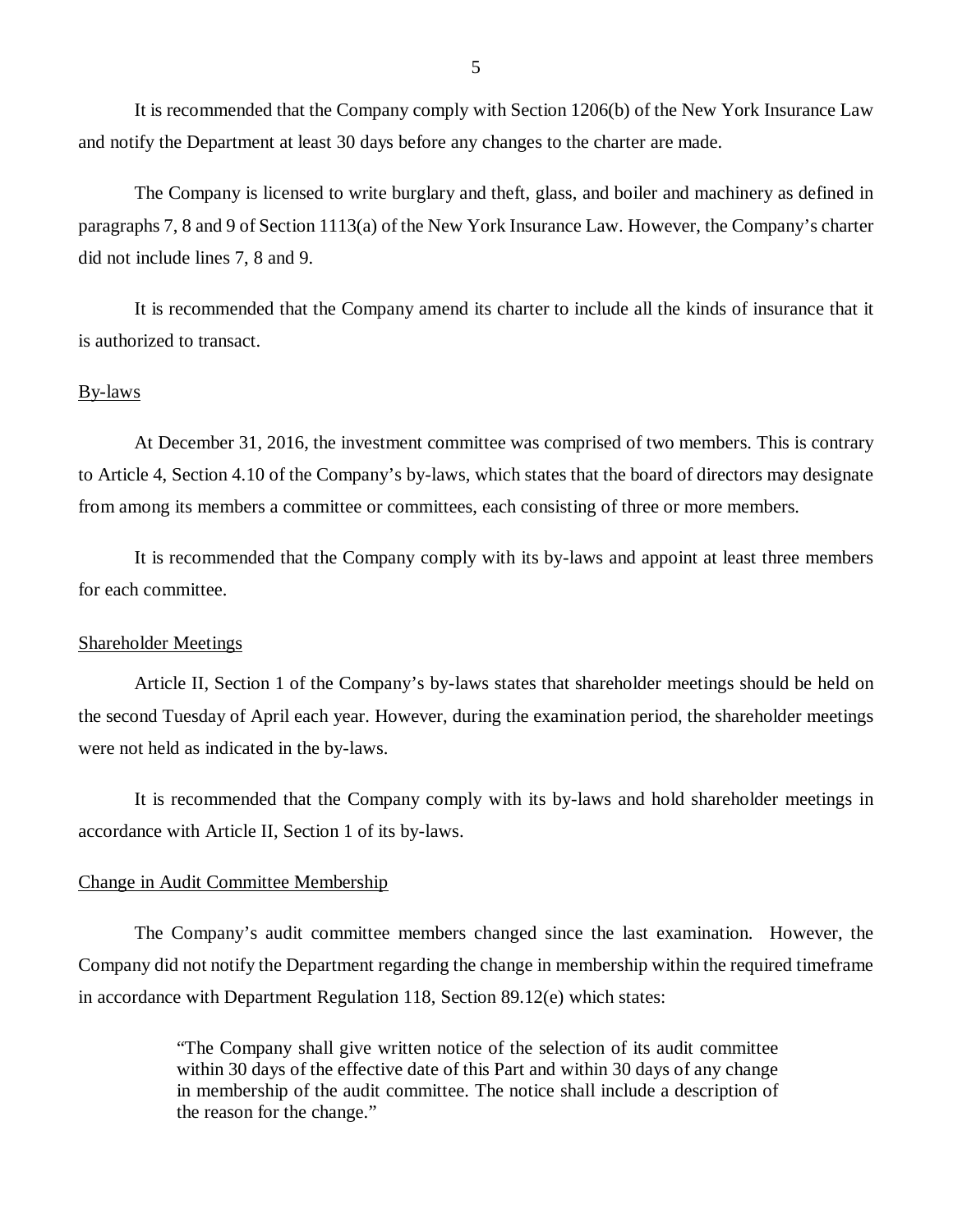It is recommended that in the future the Company comply with Department Regulation 118, Section 89.12 and notify the Department within 30 days of any change in audit committee membership.

## B. Territory and Plan of Operation

As of December 31, 2016, the Company was licensed to write business in thirteen states and the District of Columbia.

As of the examination date, the Company was authorized to transact the kinds of insurance as defined in the following numbered paragraphs of Section 1113(a) of the New York Insurance Law:

| Paragraph | Line of Business                               |
|-----------|------------------------------------------------|
|           | Fire                                           |
| 5         | Miscellaneous property                         |
| 6         | Water damage                                   |
|           | Burglary and theft                             |
| 8         | Glass                                          |
| 9         | Boiler and machinery                           |
| 12        | Collision                                      |
| 13        | Personal injury liability                      |
| 14        | Property damage liability                      |
| 15        | Workers' compensation and employers' liability |
| 19        | Motor vehicle and aircraft physical damage     |
| 20        | Marine and inland marine (inland only)         |

Based upon the lines of business for which the Company is licensed and the Company's current capital structure, and pursuant to the requirements of Articles 13 and 41 of the New York Insurance Law, the Company is required to maintain a minimum surplus to policyholders in the amount of \$2,200,000.

The following schedule shows the direct and assumed premiums written by the Company for the period under examination:

| Calendar Year | <b>Direct Premiums</b> | <b>Assumed Premiums</b> | <b>Total Gross Premiums</b> |
|---------------|------------------------|-------------------------|-----------------------------|
| 2013          | \$38,754,413           | \$187,828               | \$38,942,241                |
| 2014          | \$39,897,830           | \$230,604               | \$40,128,434                |
| 2015          | \$51,171,069           | \$275,602               | \$51,446,671                |
| 2016          | \$51,898,515           | \$292,888               | \$52,191,403                |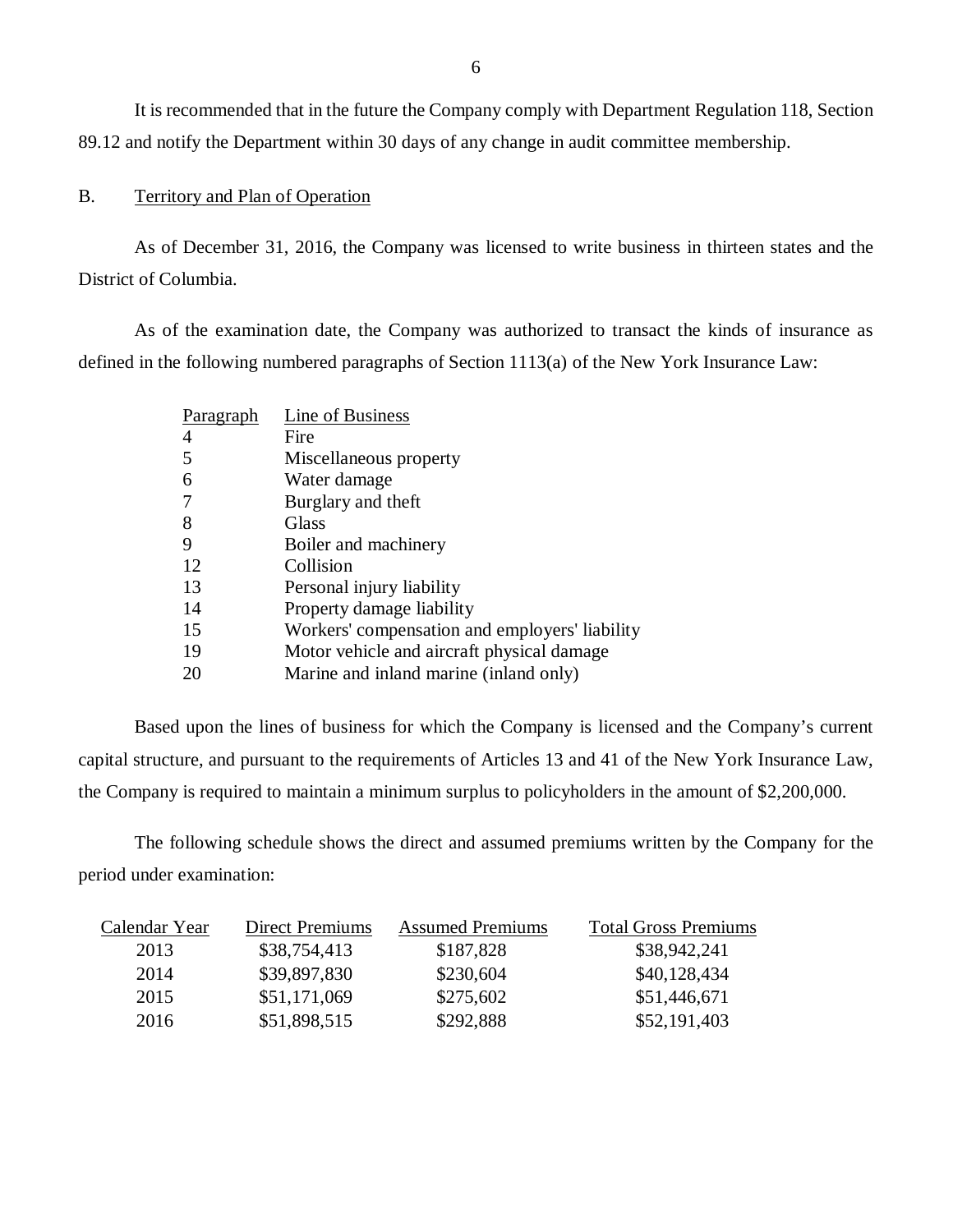The Company primarily writes commercial auto liability and extended no-fault coverages for the for-hire-livery market in the New York City metropolitan area, insuring primarily black and luxury cars and limousines. A limited amount of physical damage coverage is also provided for certain limousine and mono-line black car and luxury car policies. Beginning in 2007, the Company diversified its products in New York and other states to include other commercial property and liability business as well as homeowners business in New York. During 2014 and 2015, the Company ceased writing new homeowners and commercial package business. Additionally, since AFA and AIA's acquisition of the Company, all of the Company's non-commercial auto businesses will be non-renewed and placed in runoff so that Atlas can focus on its core strength in the commercial auto market.

The Company's business is primarily produced by Anchor Group Management, Inc., the Company's affiliated managing general agent.

#### Assumed Reinsurance

The Company's assumed reinsurance business consists only of participation in several mandatory pools for its commercial automobile and homeowners business.

## C. Reinsurance Ceded

#### Ceded Reinsurance Program

The Company has structured its ceded reinsurance program as follows:

| <b>Type of Coverage</b>                   | Cession                                                                                                                                                                                                                                                                                            |
|-------------------------------------------|----------------------------------------------------------------------------------------------------------------------------------------------------------------------------------------------------------------------------------------------------------------------------------------------------|
| <b>Auto Liability and Physical Damage</b> |                                                                                                                                                                                                                                                                                                    |
| Multiple Line Quota Share                 | 25% quota share participation of \$125,000 net loss in any<br>one loss occurrence with an ultimate net loss of \$500,000.                                                                                                                                                                          |
| Automobile Excess of Loss                 | Two layers covering 100% of \$1,500,000 excess of<br>\$500,000.<br>Commercial auto liability – maximum of $$5,000,000$ per<br>occurrence.<br>General liability – maximum of $$1,000,000$ per occurrence.<br>Commercial auto physical damage – maximum of \$250,000<br>per occurrence, per vehicle. |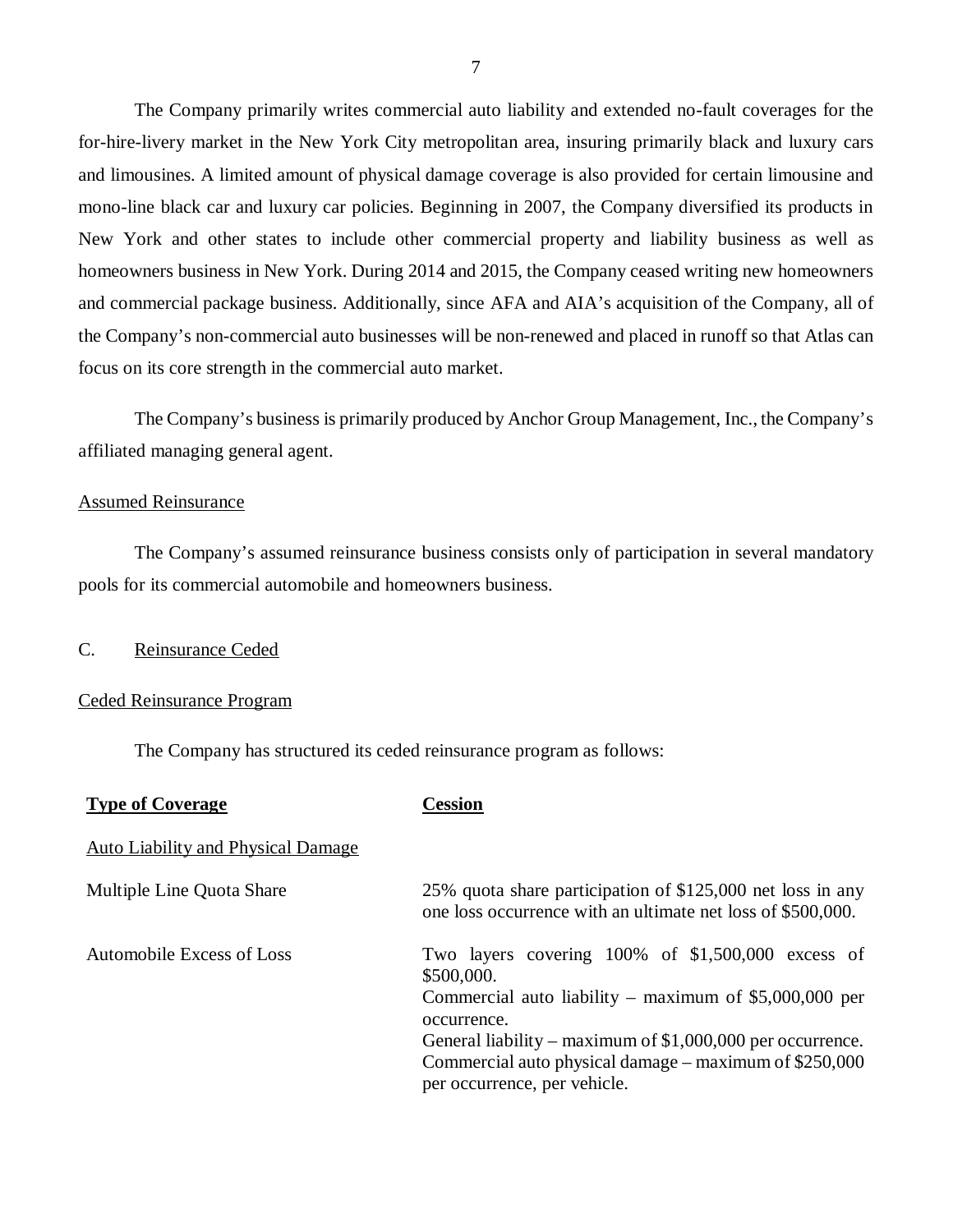Property and Liability Multiline/Homeowners/General Liability

| <b>Property and Other Liability Business</b><br>Quota Share | 75% quota share participation of \$100,000 net loss in each<br>risk for personal property business. 75% quota share<br>participation of \$100,000 net loss in any one loss<br>occurrence for personal liability business. |  |
|-------------------------------------------------------------|---------------------------------------------------------------------------------------------------------------------------------------------------------------------------------------------------------------------------|--|
| Personal Liability and Personal Property<br>Excess of Loss  | Excess of Loss – Liability<br>Two layers covering 100% of \$900,000, excess of \$100,000<br>each loss occurrence.                                                                                                         |  |
|                                                             | Excess of Loss – Property<br>Two layers covering 100% of \$900,000 excess of \$100,000<br>each loss occurrence.                                                                                                           |  |
| <b>Property Catastrophe Excess of Loss</b>                  | $$1,000,000$ excess of $$500,000$ per loss, maximum<br>$$2,000,000$ per loss during period.                                                                                                                               |  |

In addition, the Company also cedes on a facultative basis automobile liability and physical damage for risks in excess of \$2,000,000 and homeowners business for risks in excess of \$1,000,000.

All of the above contracts are ceded to authorized reinsurers.

All significant ceded reinsurance agreements in effect as of the examination date were reviewed and found to contain the required clauses, including an insolvency clause meeting the requirements of Section 1308 of the New York Insurance Law.

Examination review found that the Schedule F data reported by the Company in its filed annual statement accurately reflected its reinsurance transactions. Additionally, management has represented that all material ceded reinsurance agreements transfer both underwriting and timing risk as set forth in SSAP No. 62R. Representations were supported by appropriate risk transfer analyses and an attestation from the Company's Chief Executive Officer and Chief Financial Officer pursuant to the NAIC Annual Statement Instructions. Additionally, examination review indicated that the Company was not a party to any finite reinsurance agreements. All ceded reinsurance agreements were accounted for utilizing reinsurance accounting as set forth in SSAP No. 62R.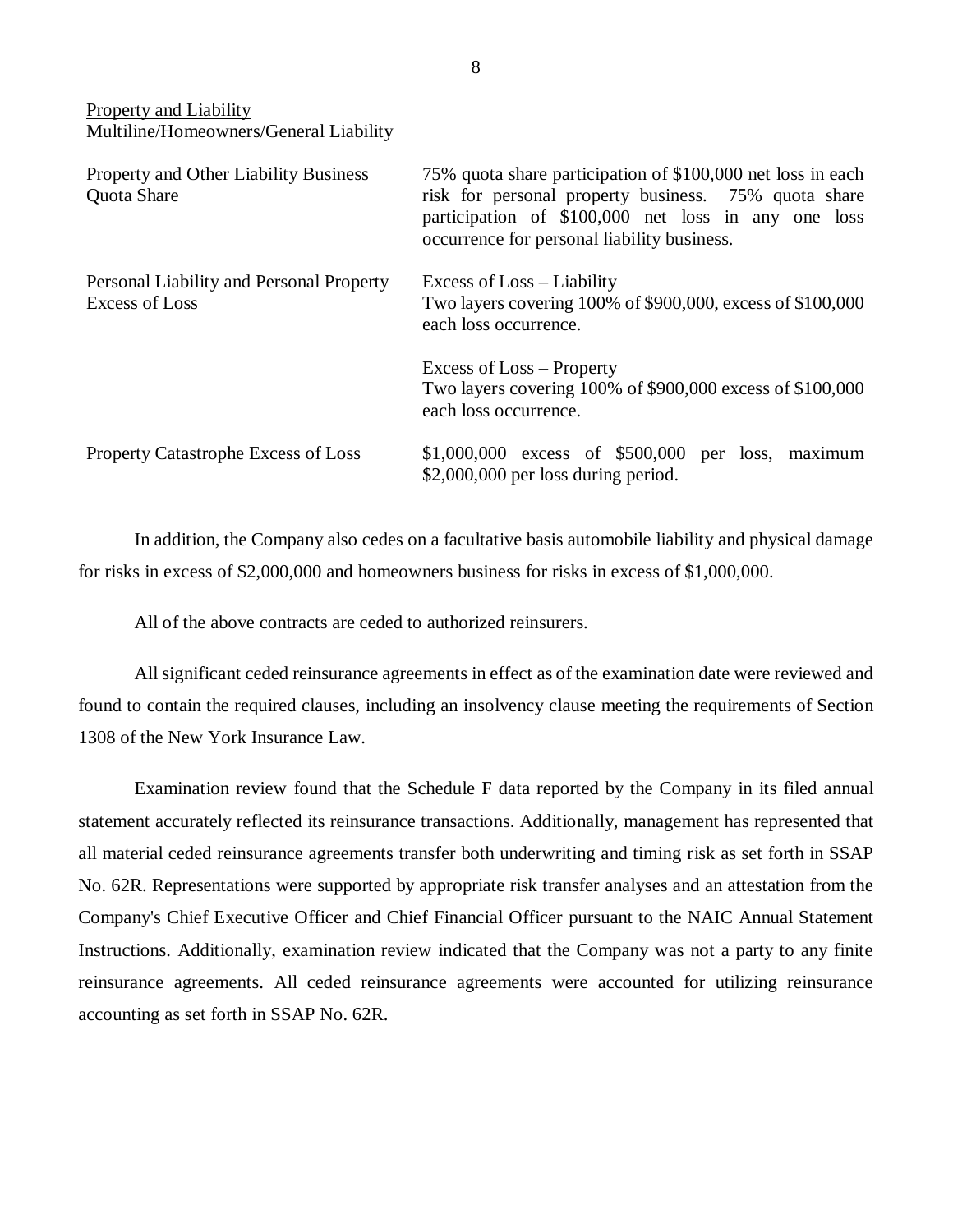#### <span id="page-10-0"></span>D. Holding Company System

The Company is a member of Atlas Financial Holdings, Inc. The Company is a wholly-owned subsidiary of American Insurance Acquisitions, Inc., a Delaware corporation, which is ultimately controlled by Atlas Financial Holdings, Inc.

A review of the Holding Company Registration Statements filed with this Department indicated that such filings were complete and were filed in a timely manner pursuant to Article 15 of the New York Insurance Law and Department Regulation 52.

The following is a chart of the holding company system at December 31, 2016:



At December 31, 2016, the Company was party to the following agreements with other members of its holding company system:

#### Managing General Agent Agreement

Effective March 1, 2003, the Company entered into a managing general agent ("MGA") agreement with its affiliate, Anchor Group, Inc. On January 27, 2009, Anchor Group, Inc. changed its name to Anchor Group Management, Inc. ("AGMI"). Under the terms of the agreement, AGMI has the underwriting authority to bind the Company for commercial auto policies in all New York territories. However, the Company has the ultimate final authority over decisions included but not limited to the acceptance, rejection or cancellation of risks. Furthermore, AGMI performs marketing, underwriting, data processing and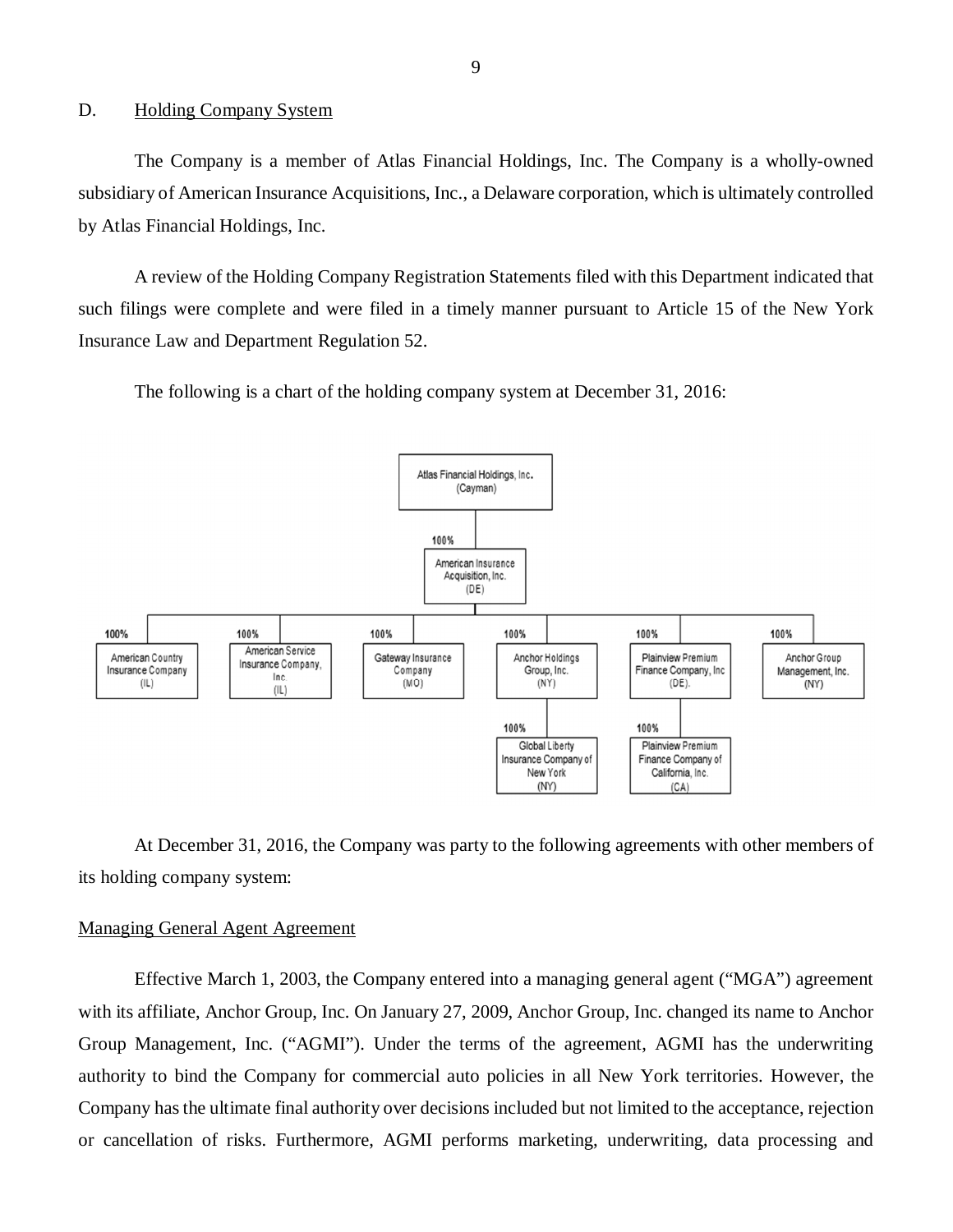reporting, audit, accounting and administration services. The cost of these services was \$8,478,626 in 2016. This agreement was filed with this Department pursuant to Section 1505 of the New York Insurance Law.

Subsequent to this examination, effective January 1, 2017, the Company and AGMI agreed to terminate the MGA Agreement and replaced it with a new MGA Agreement between AGMI and its affiliates. The new MGA agreement was approved by this Department pursuant to Section 1505 of the New York Insurance Law.

## Management Service Agreement with Anchor Group Management, Inc.

Effective January 1, 2005, the Company entered into a revised service agreement with its affiliate, Anchor Group, Inc. On January 27, 2009, Anchor Group, Inc. changed its name to AGMI. Pursuant to the Agreement, AGMI provides all services necessary for the day-to-day operations of the Company including, but not limited to, human resources services, corporate and regulatory services, reinsurance services, accounting, audit, actuarial and tax services, claims adjustments and payment services exclusive of services specifically performed by the employees of Global Liberty, system administration services and assigned risk operations. The cost of these services was \$1,245,026 in 2016. The Agreement was filed with this Department pursuant to Section 1505 of the New York Insurance Law.

Subsequent to this examination period, effective January 1, 2017, the Company and AGMI agreed to terminate the Agreement and replaced it with a new service agreement between AGMI and its affiliates. The new service Agreement was approved by this Department pursuant to Section 1505 of the New York Insurance Law.

#### Management Service Agreement with American Insurance Acquisitions, Inc.

Effective March 11, 2015, the Company entered into a management service agreement with its direct parent, AIAI as a result of its acquisition by AIAI. This Agreement was originally in place effective December 31, 2010 between AIAI and its subsidiaries. Pursuant to the Agreement, AIAI will furnish services of its executive officers and employees who will be made available to serve as corporate officers and/or directors of subsidiaries. AIAI may also provide subsidiaries with accounting, tax reporting, and treasury management services, human resource services, marketing services, planning and budgeting services, legal services, internal audit services, information technology services, and other services as agreed upon by the parties from time to time. AIAI may also assist subsidiaries in developing a sound insurance program for the protection of subsidiaries' assets. The Company did not make any payments to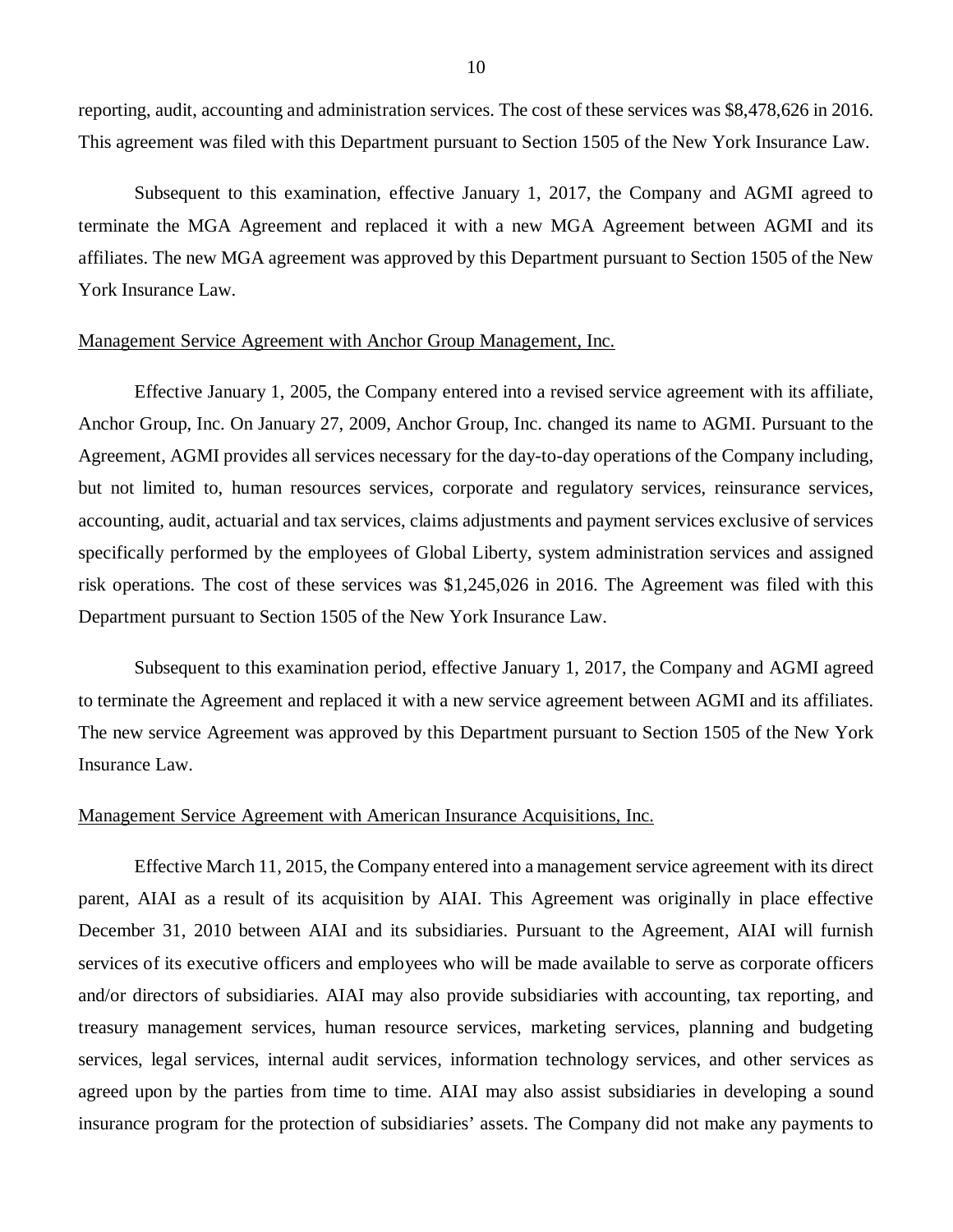AIAI for these services in 2016. The Agreement was filed with the Department pursuant to Section 1505 of the New York Insurance Law.

#### Tax Allocation Agreement

Effective March 11, 2015, the Company entered into a tax allocation agreement with its ultimate parent, Atlas Financial Holdings, Inc. Based on the Tax Allocation Agreement, the U.S consolidated income tax return shall be filed by the Parent for each taxable period for which the agreement is in effect and for which the affiliated group is required or permitted to file a consolidated tax return. The Agreement was filed with the Department pursuant to Section 1505 of the New York Insurance Law.

### E. Significant Ratios

The Company's operating ratios, computed as of December 31, 2016, fall within the benchmark ranges set forth in the Insurance Regulatory Information System of the National Association of Insurance Commissioners.

| Net premiums written to surplus as regards policyholders                                  | 362%  |
|-------------------------------------------------------------------------------------------|-------|
| Liabilities to liquid assets (cash and invested assets less investments in<br>affiliates) | 110\% |
| Premiums in course of collection to surplus as regards policyholders                      | 34%   |

#### Underwriting Ratios

The underwriting ratios presented below are on an earned/incurred basis and encompass the fouryear period covered by this examination:

|                                      | Amounts       | Ratios |
|--------------------------------------|---------------|--------|
| Losses and loss adjustment expenses  |               |        |
| incurred                             | \$99,333,456  | 77.80% |
| Other underwriting expenses incurred | 40,556,734    | 31.76  |
| Net underwriting loss                | (12,211,856)  | (9.56) |
| Premiums earned                      | \$127,678,334 | JO 00% |

The Company's reported risk based capital score ("RBC") was 616.3% at December 31, 2016. Due to the loss reserve change as a result of this examination, the RBC has been adjusted to 241.2% at December 31, 2016. The RBC is a measure of the minimum amount of capital appropriate for a reporting entity to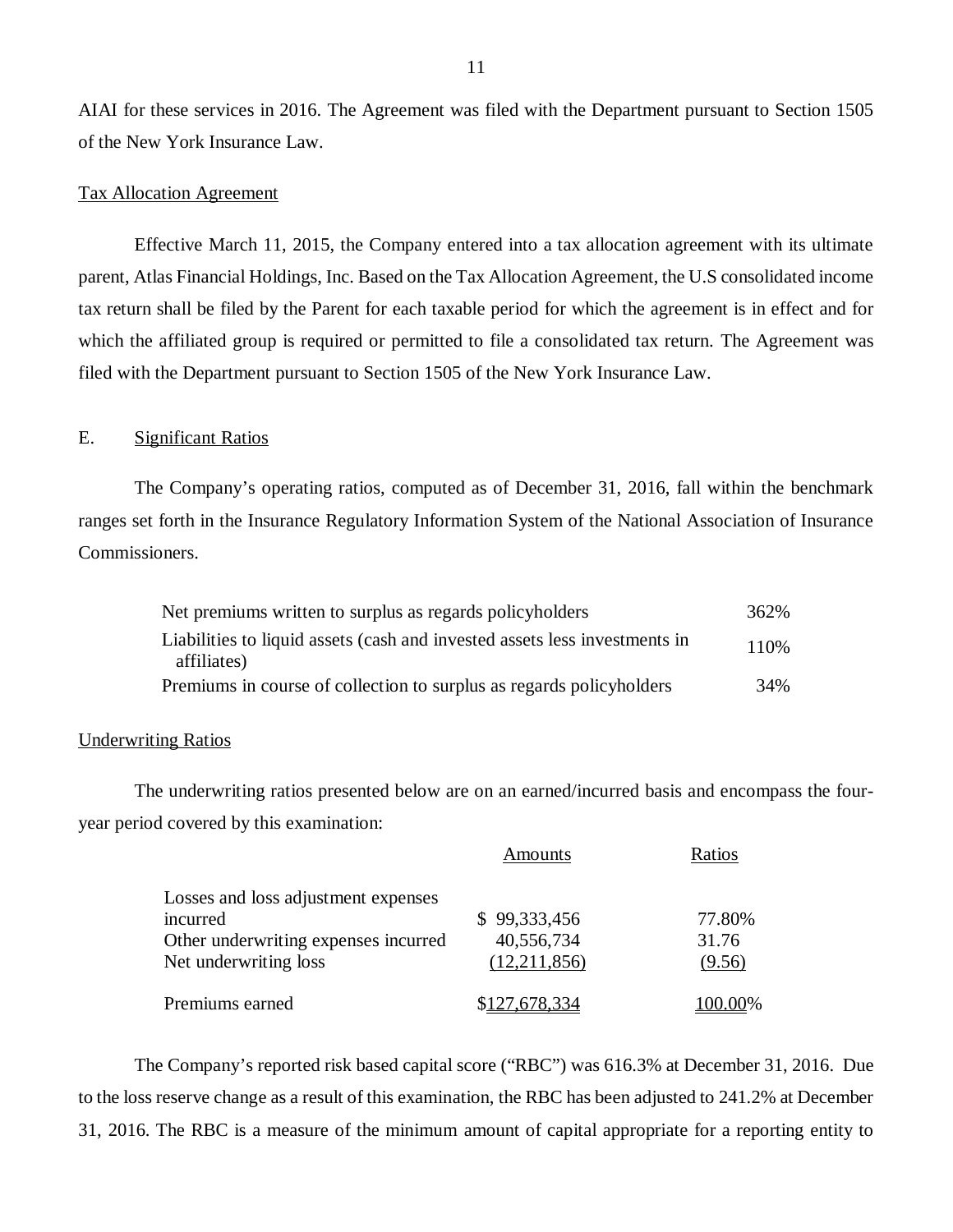<span id="page-13-0"></span>support its overall business operations in consideration of its size and risk profile. An RBC of 200 or below can result in regulatory action. There were financial adjustments, as described herein under sections 3(d) and 3(e) of this report that impacted the Company's RBC score.

#### F. Accounts and Records

#### Custodian Agreement

The examination review indicated that the Company's custodial agreement did not contain all of the protective covenants set forth in the NAIC Financial Examiners Handbook. However, the Company responded affirmatively to the general interrogatory question number 28 that the custodial agreements complied with the requirements of the NAIC Financial Examiners Handbook.

Subsequent to the examination date, but prior to the completion of field work, the Company amended the custodial agreement to include all of the protective covenants set forth in the NAIC Financial Examiners Handbook.

#### G. Risk Management and Internal Controls

A review of the Company's Information Technology ("IT") environment was conducted to evaluate the effectiveness of the infrastructure with respect to safeguarding the assets, maintaining data integrity, and operating efficiently to meet goals and/or objectives of the organization as promulgated by ISACA, (an independent, nonprofit, global association, which engages in the development, adoption and use of globally accepted, industry-leading knowledge and practices for information systems), and as described by the National Association of Insurance Commissioners Financial Condition Examiners Handbook. Based on the review, the Company does not have formal IT policies and procedures that sufficiently address IT governance, IT architecture, IT performance and capacity, monitoring of IT service providers, encryption of data, disposal of IT equipment, IT performance monitoring and IT password protocols. The absence of such policies indicates that the Company's controls in areas such as IT governance, security, operations and alignment with business needs are inadequate. It is recommended that the Company strengthen controls in the IT areas by establishing formal policies and procedures.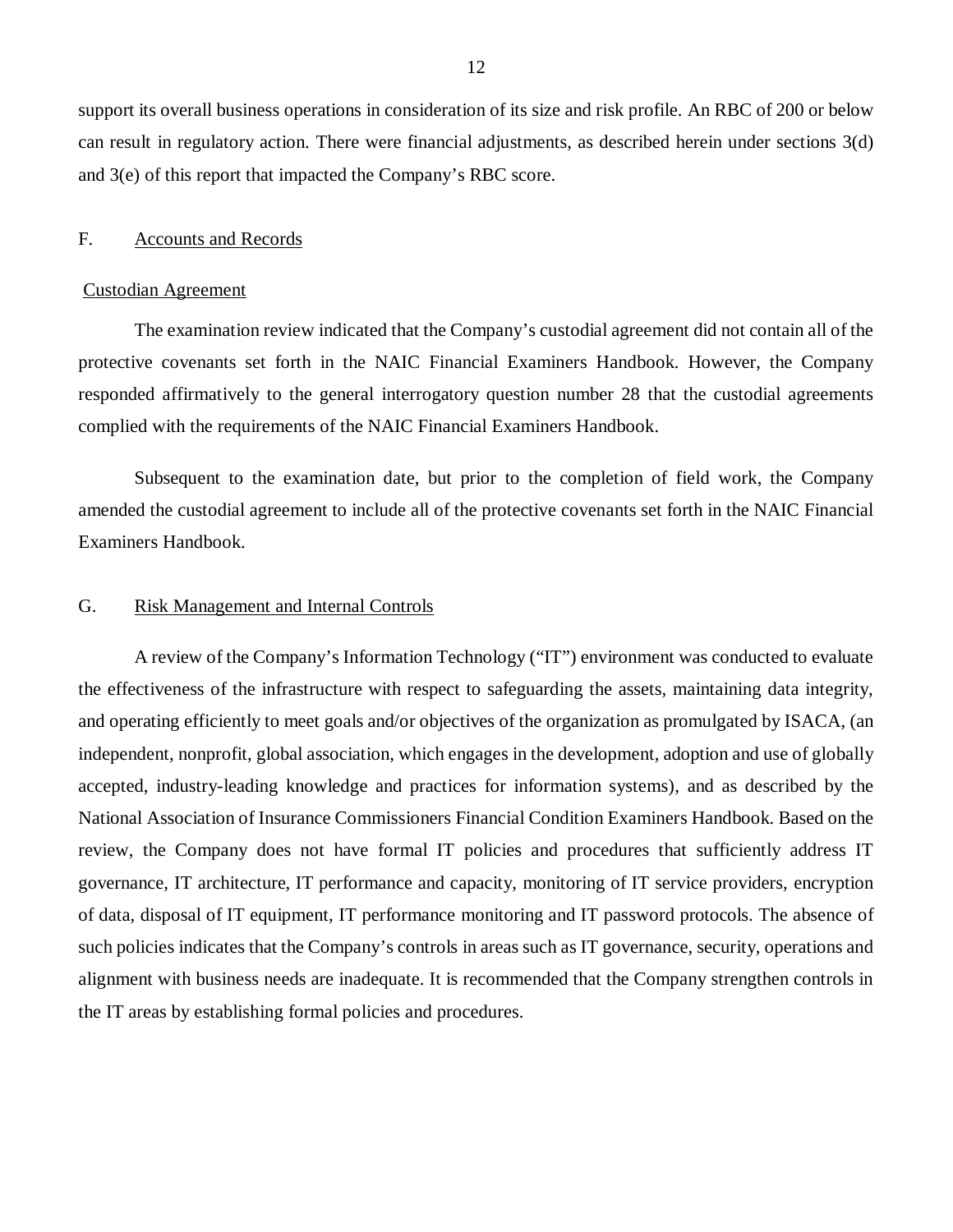## **3. FINANCIAL STATEMENTS**

## A Balance Sheet

The following shows the assets, liabilities and surplus as regards policyholders as of December 31, 2016 as reported by the Company:

| <b>Assets</b>                                           |              | Assets Not           | Net Admitted |
|---------------------------------------------------------|--------------|----------------------|--------------|
|                                                         | Assets       | <b>Admitted</b>      | Assets       |
| <b>Bonds</b>                                            | \$39,401,605 | \$<br>$\overline{0}$ | \$39,401,605 |
| Mortgage loans on real estate, first lien               | 1,900,000    | $\overline{0}$       | 1,900,000    |
| Cash, cash equivalents and short-term investments       | 3,600,993    | $\overline{0}$       | 3,600,993    |
| Other invested assets                                   | 1,599,039    | $\boldsymbol{0}$     | 1,599,039    |
| Investment income due and accrued                       | 308,835      | $\boldsymbol{0}$     | 308,835      |
| Uncollected premiums and agents' balances in the course |              |                      |              |
| of collection                                           | 3,415,475    | $\boldsymbol{0}$     | 3,415,475    |
| Deferred premiums, agents' balances and installments    |              |                      |              |
| booked but deferred and not yet due                     | 8,237,633    | $\overline{0}$       | 8,237,633    |
| Amounts recoverable from reinsurers                     | 2,193,888    | $\boldsymbol{0}$     | 2,193,888    |
| Current federal and foreign income tax recoverable and  |              |                      |              |
| interest thereon                                        | 3,106,223    | $\overline{0}$       | 3,106,223    |
| Net deferred tax asset                                  | 2,050,772    | $\theta$             | 2,050,772    |
| Balances in non-voluntary pools                         | 111,599      | $\theta$             | 111,599      |
| Prepaid assets                                          | 54,492       | 54,492               | $\theta$     |
| Total assets                                            | \$65,980,554 | \$54,492             | \$65,926,062 |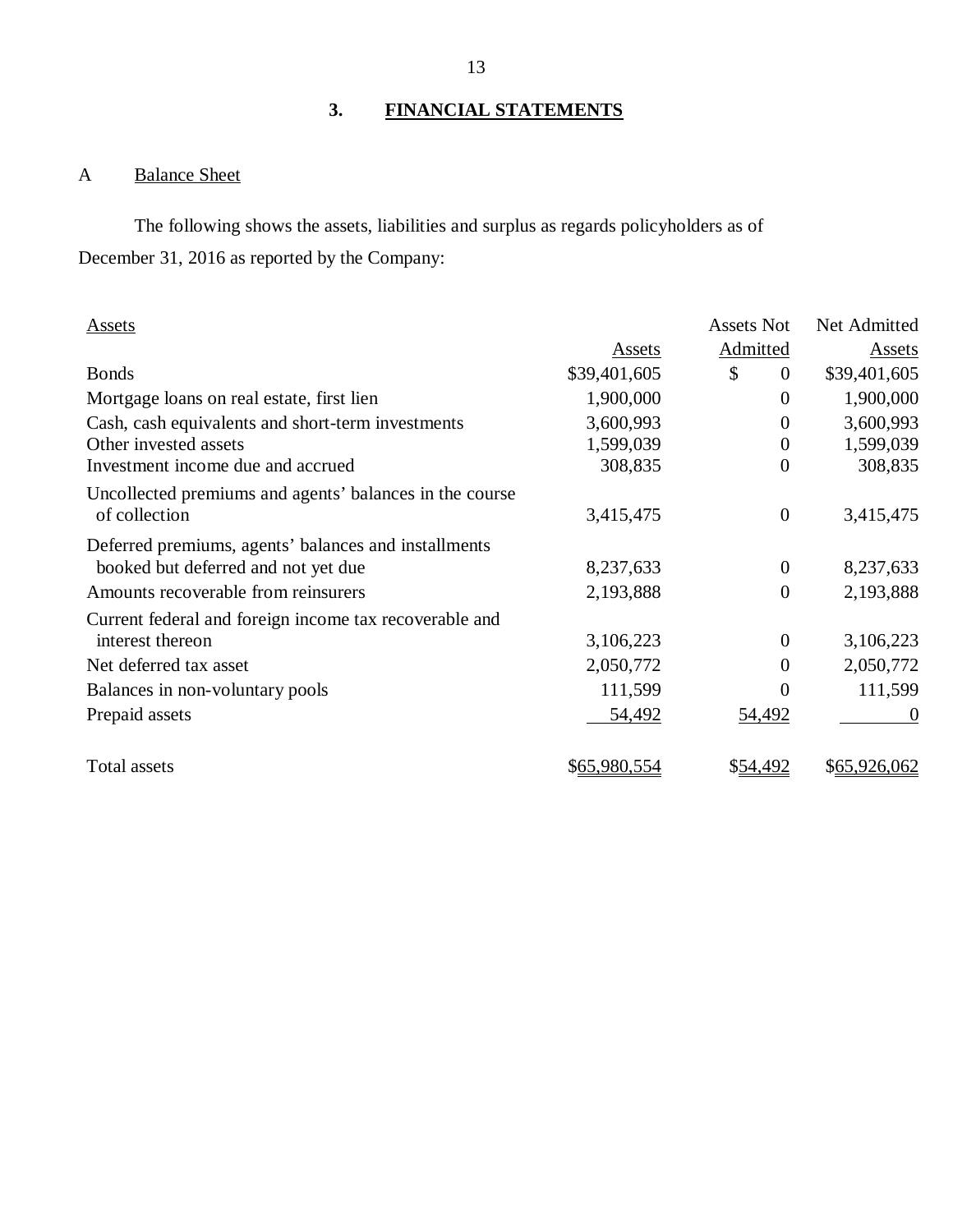## Liabilities, Surplus and Other Funds

| Liabilities                                                           |             |              |
|-----------------------------------------------------------------------|-------------|--------------|
| Losses and loss adjustment expenses                                   |             | \$21,657,048 |
| Commissions payable, contingent commissions and other similar         |             |              |
| charges                                                               |             | 78,322       |
| Other expenses (excluding taxes, licenses and fees)                   |             | 214,181      |
| Taxes, licenses and fees (excluding federal and foreign income taxes) |             | 455,615      |
| Unearned premiums                                                     |             | 18,971,748   |
| Ceded reinsurance premiums payable (net of ceding commissions)        |             | 2,236,170    |
| Amounts withheld or retained by company for account of others         |             | 121,981      |
| Remittances and items not allocated                                   |             | 5,019        |
| Payable to parent, subsidiaries and affiliates                        |             | 193,207      |
| <b>Escheat liability</b>                                              |             | 116,825      |
| Unearned ceded commissions                                            |             | 939,184      |
| Liability for non-voluntary pools                                     |             | 79,686       |
| <b>Total liabilities</b>                                              |             | 45,068,986   |
| <b>Surplus and Other Funds</b>                                        |             |              |
| Common capital stock                                                  | \$3,000,000 |              |
| Gross paid in and contributed surplus                                 | 4,563,844   |              |
| Unassigned funds (surplus)                                            | 13,293,232  |              |
| Surplus as regards policyholders                                      |             | 20,857,076   |
| Total liabilities, surplus and other funds                            |             | \$65,926,062 |

Note: The Internal Revenue Service has not yet begun to audit tax returns covering tax years 2013 through 2016. The examiner is unaware of any potential exposure of the Company to any tax assessment and no liability has been established herein relative to such contingency.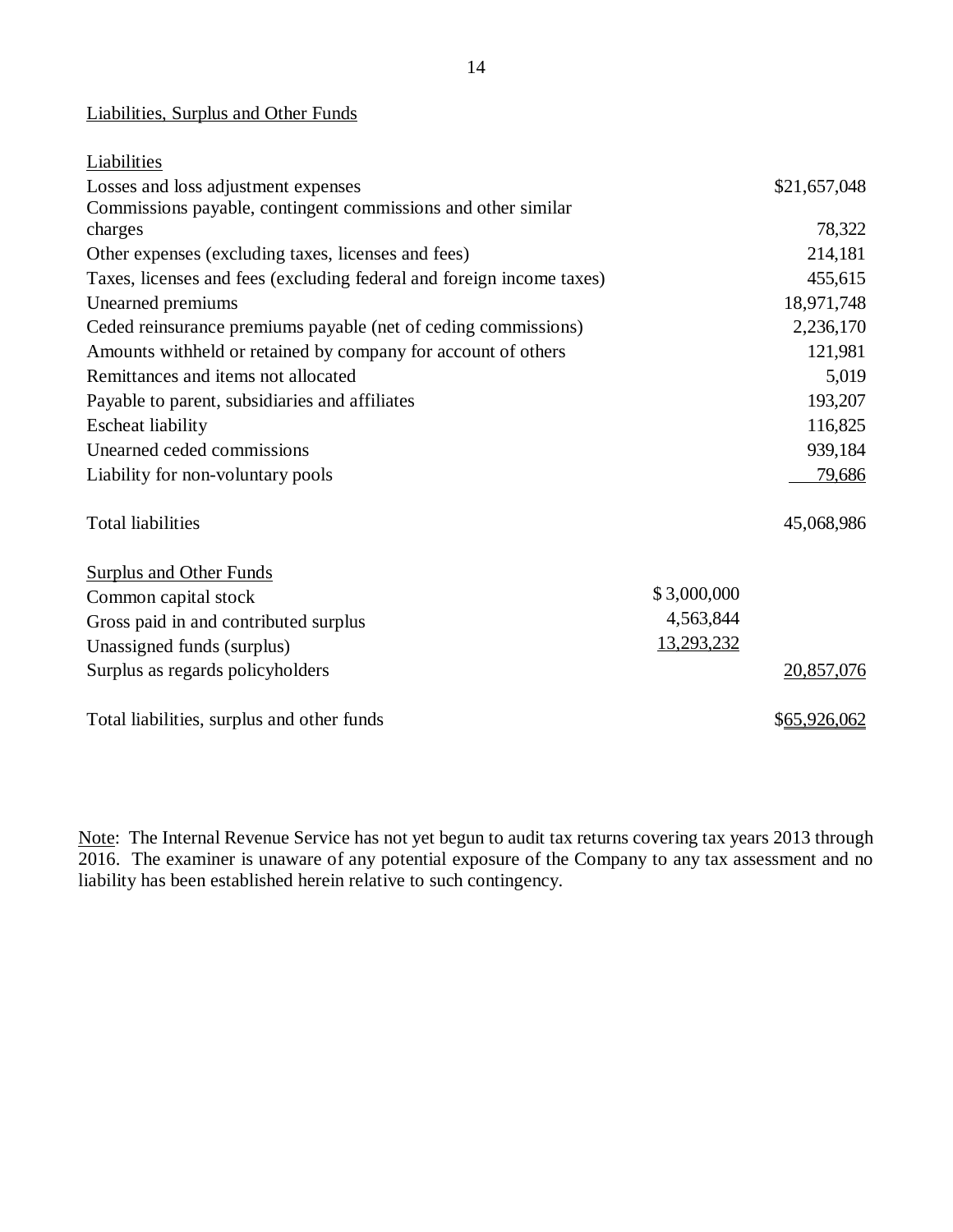## B. Statement of Income

The net income for the examination period as reported by the Company was \$1,418,965 as detailed below:

| <b>Underwriting Income</b>                                      |                |                 |  |
|-----------------------------------------------------------------|----------------|-----------------|--|
| Premiums earned                                                 |                | \$127,678,334   |  |
| Deductions:                                                     |                |                 |  |
| Losses and loss adjustment expenses incurred                    | \$88,448,504   |                 |  |
| Other underwriting expenses incurred                            | 40,461,695     |                 |  |
| Non voluntary pools costs & clad fees                           | 95,039         |                 |  |
| Total underwriting deductions                                   |                | 129,005,238     |  |
| Net underwriting gain or (loss)                                 |                | (1,326,904)     |  |
| <b>Investment Income</b>                                        |                |                 |  |
| Net investment income earned                                    | \$4,074,301    |                 |  |
| Net realized capital gain                                       | 543,076        |                 |  |
| Net investment gain                                             |                | 4,617,377       |  |
| Other Income                                                    |                |                 |  |
| Net gain or (loss) from agents' or premium balances charged off | \$<br>(73,098) |                 |  |
| Finance and service charges not included in premiums            | 7,317          |                 |  |
| Miscellaneous income                                            | (61, 182)      |                 |  |
| Total other income                                              |                | (126,963)       |  |
| Net income before federal and foreign income taxes              |                | 3,163,510       |  |
| Federal and foreign income taxes incurred                       |                | 1,744,545       |  |
| Net income                                                      |                | \$<br>1,418,965 |  |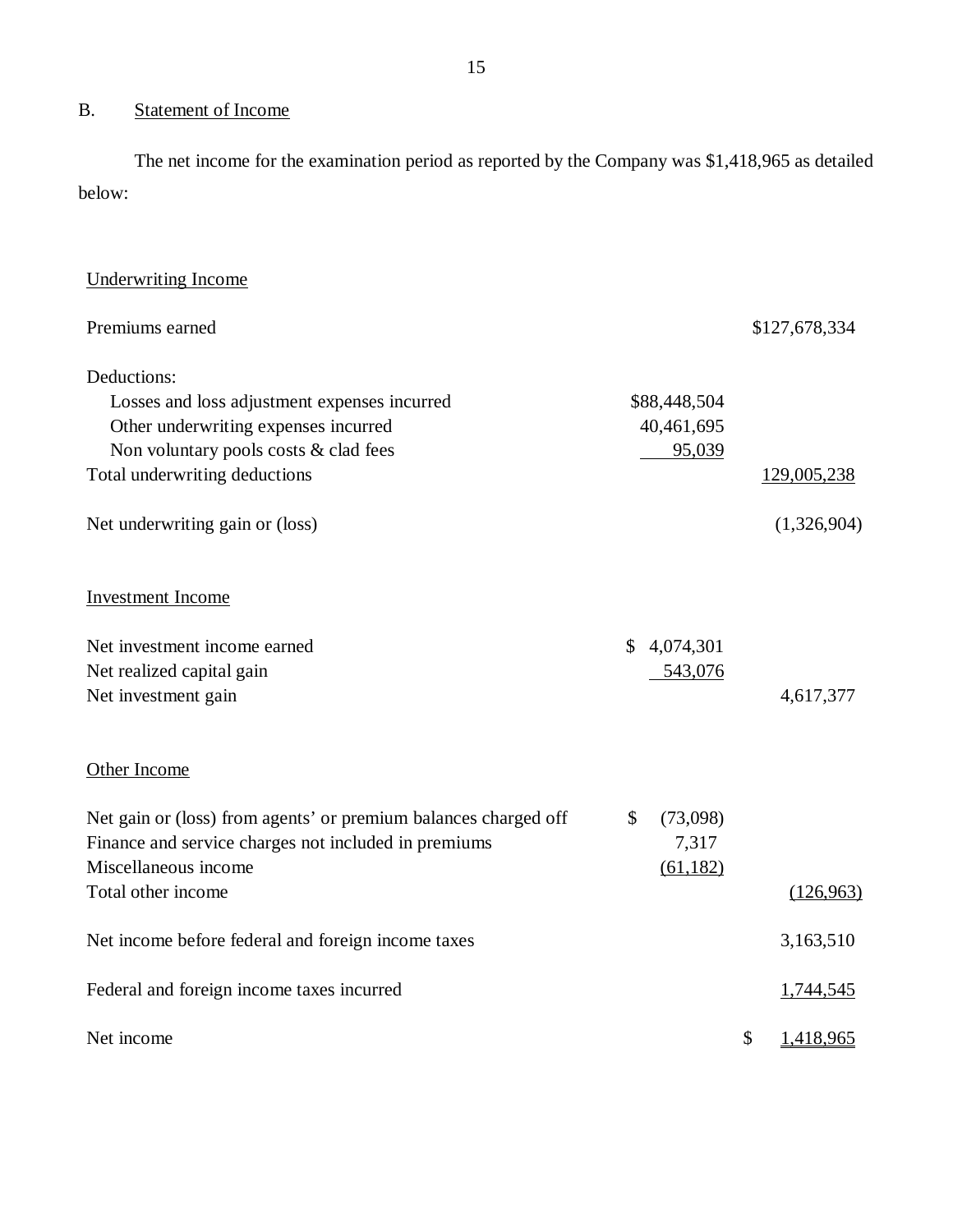## C. Capital and Surplus

Surplus as regards policyholders increased \$6,129,062 during the four-year examination period January 1, 2013 through December 31, 2016 as reported by the Company, detailed as follows:

| Surplus as regards policyholders per Company |              |
|----------------------------------------------|--------------|
| as of December 31, 2012                      | \$14,728,014 |

|                                              | Gains in<br><b>Surplus</b> | Losses in<br><b>Surplus</b>           |              |
|----------------------------------------------|----------------------------|---------------------------------------|--------------|
| Net income                                   | \$1,418,965                | $\boldsymbol{\mathsf{S}}$<br>$\theta$ |              |
| Net unrealized capital losses                |                            | 175,988                               |              |
| Change in net deferred income tax            | 1,057,340                  |                                       |              |
| Change in non-admitted assets                | 178,745                    |                                       |              |
| Surplus adjustments paid in                  | 3,650,000                  |                                       |              |
| Total gains / losses                         | \$6,305,050                | \$175,988                             |              |
| Net increase in surplus                      |                            |                                       | 6,129,062    |
| Surplus as regards policyholders per Company |                            |                                       |              |
| as of December 31, 2016                      |                            |                                       | \$20,857,076 |

Capital paid in is \$3,000,000 consisting of 1,200,000 shares of \$2.50 par value per share common stock. Gross paid in and contributed surplus is \$4,565,844. Gross paid in and contributed surplus increased by \$3,650,000 during the examination period, as follows:

| Year<br>2013 | Description<br>Beginning gross paid in and contributed surplus                  | Amount<br>913,844<br>S.             |
|--------------|---------------------------------------------------------------------------------|-------------------------------------|
| 2015<br>2016 | Surplus contribution *<br>Surplus contribution *<br>Total surplus contributions | \$3,500,000<br>150,000<br>3,650,000 |
| 2016         | Ending gross paid in and contributed surplus                                    | \$4,563,844                         |

\* The Company received these surplus contributions from its parent AHG.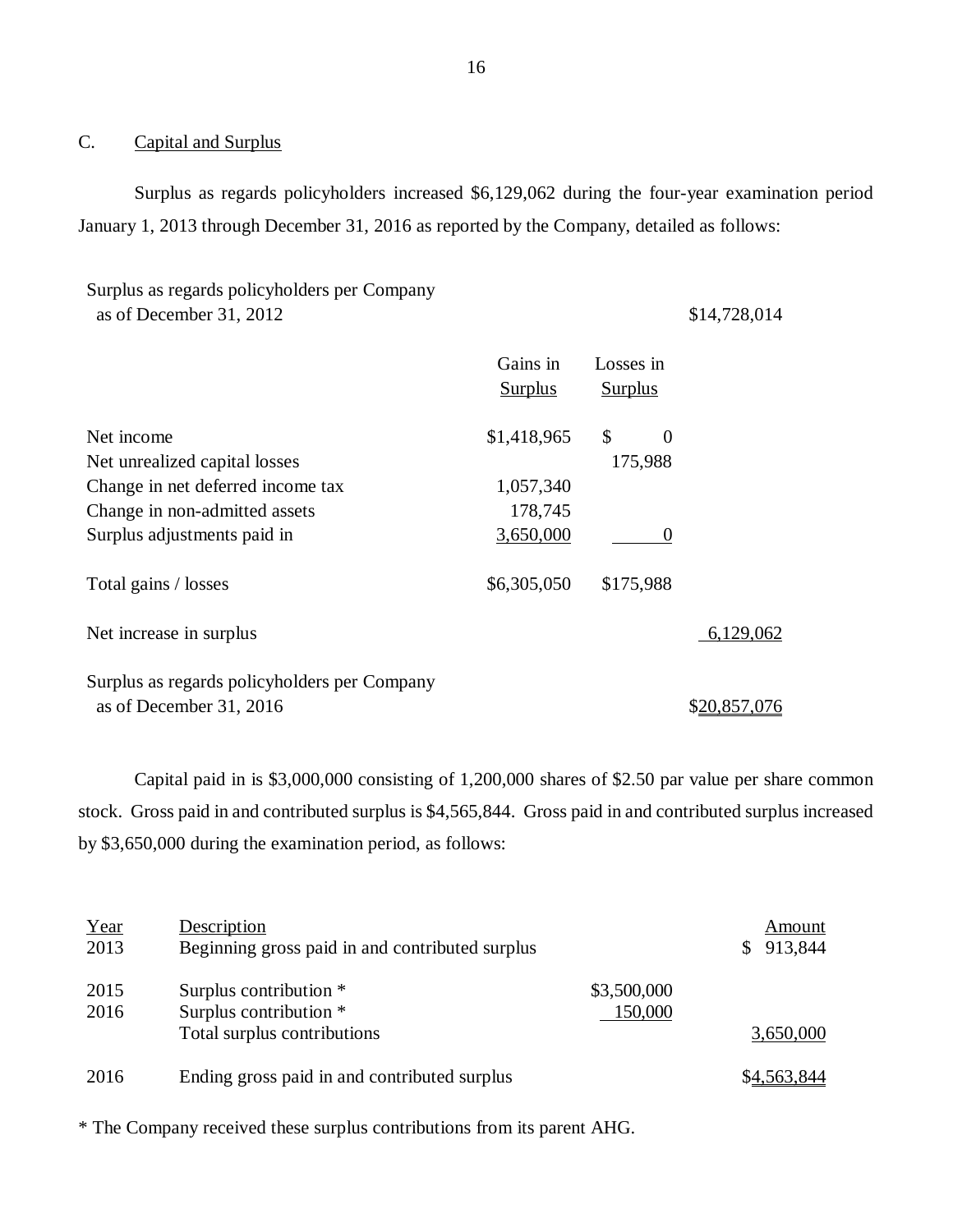## <span id="page-18-0"></span>D. Analysis of Changes to Surplus

| Surplus as regards policyholders as of<br>December 31, 2016 per filed annual statement                                                                              |                     |                                            | \$20,857,076    |
|---------------------------------------------------------------------------------------------------------------------------------------------------------------------|---------------------|--------------------------------------------|-----------------|
| Losses and loss adjustment expenses                                                                                                                                 | Surplus<br>Increase | <b>Surplus</b><br>Decrease<br>\$10,884,952 |                 |
| Net increase (decrease) in surplus                                                                                                                                  |                     |                                            | (10,884,952)    |
| Surplus at December 31, 2016, after examination<br>adjustments                                                                                                      |                     |                                            | \$ 9,972,124    |
| E.<br><b>Analysis of Changes to Income</b><br>Net income for the examination period, as<br>reported by the Company<br>Change in losses and loss adjustment expenses | Income<br>Increase  | Income<br>Decrease<br>\$10,884,952         | \$<br>1,418,965 |
| Net increase (decrease) in income                                                                                                                                   |                     |                                            | (10,884,952)    |
| Net gain (loss) for the examination period, after<br>examination adjustments                                                                                        |                     |                                            | \$ (9,465,987)  |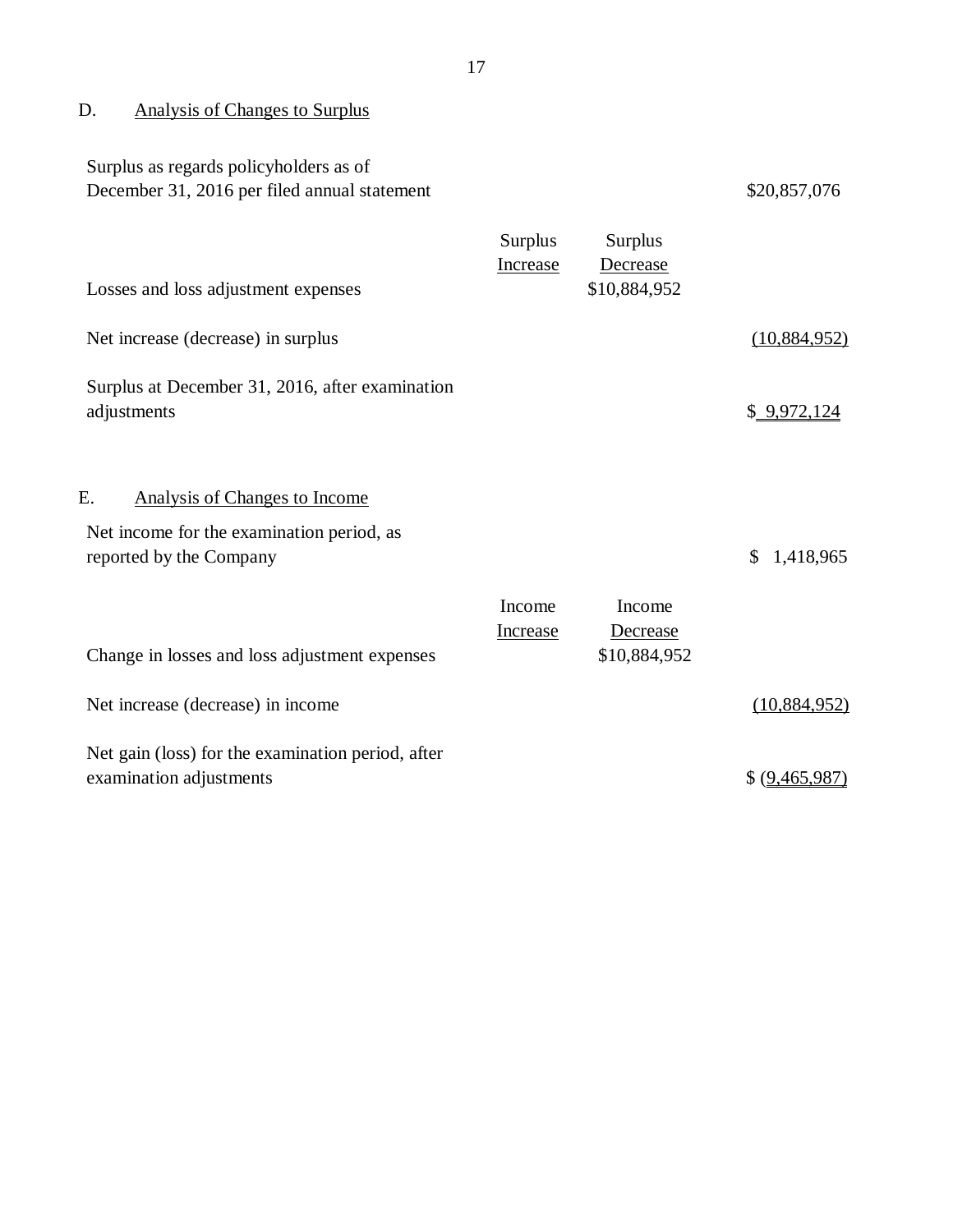#### **4. LOSSES AND LOSS ADJUSTMENT EXPENSES**

<span id="page-19-0"></span>The examination liability for the captioned items of \$32,542,000 is \$10,884,952 more than the \$21,657,048 reported by the Company in its December 31, 2016, filed annual statement, which represents 52.2% of the Company's surplus of \$20,857,076 as of December 31, 2016. The examination analysis of the loss and loss adjustment expense reserves was conducted in accordance with generally accepted actuarial principles and statutory accounting principles, including the NAIC Accounting Practices & Procedures Manual, Statement of Statutory Accounting Principle No. 55 ("SSAP No. 55").

The Company has had one-year adverse development, as measured by Schedule P, Part 2 Summary, in excess of 5% of Surplus in at least three of the last five calendar years.

Section 1303 of the New York Insurance Law states in part:

"Every insurer shall…maintain reserves in an amount estimated in the aggregate to provide for the payment of all losses or claims incurred on or prior to the date of statement, whether reported or unreported, which are unpaid as of such date and for which such insurer may be liable, and also reserves in an amount estimated to provide for the expenses of adjustment or settlement of such losses or claims."

Further, Paragraph 10 of SSAP No. 55 states:

"The liability for claim reserves and claim liabilities, unpaid losses, and loss/claim adjustment expenses shall be based upon the estimated ultimate cost of settling the claims (including the effects of inflation and other societal and economic factors), using past experience adjusted for current trends, and any other factors that would modify past experience."

It is recommended that the Company address the ongoing reserve inadequacies and increase its carried reserves to an appropriate level, pursuant to the provisions of Section 1303 of the New York Insurance Law and Paragraph 10 of SSAP No. 55. Subsequent to the examination, the Company recognized \$9.674 million of the \$10.885 million examination deficiency in the 2017 annual statement.

Further, it is recommended that the Company's future actuarial report underlying the statement of actuarial opinion provides sufficient details of documentation and footnotes to clearly explain the calculations so that an independent reviewer can evaluate the work.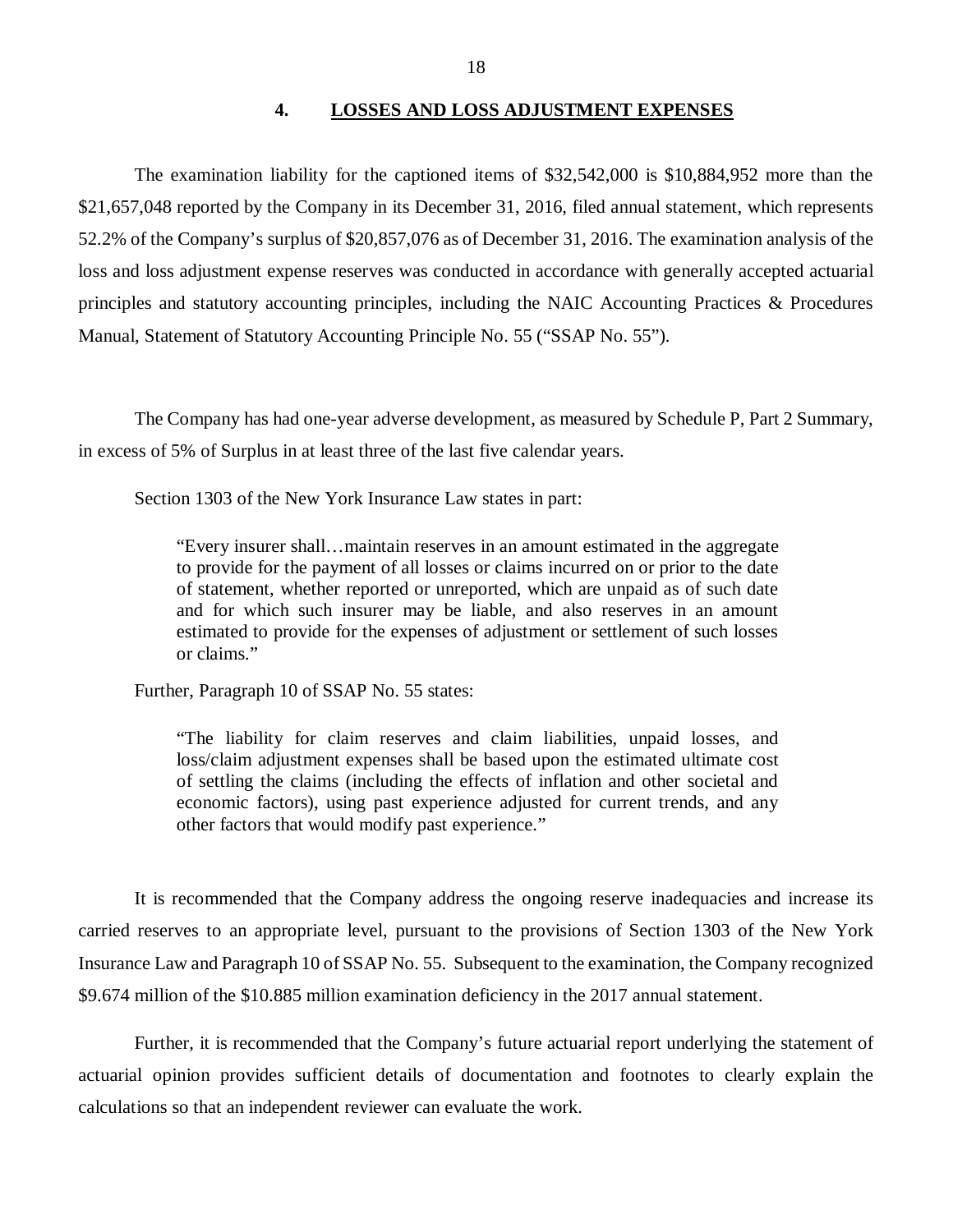The prior report on examination contained six recommendations as follows (page numbers refer to the prior report):

## ITEM PAGE NO.

## A. Management

i. It is recommended that board members who are unable or unwilling to attend meetings consistently should resign or be replaced. 5

The Company has complied with this recommendation.

ii. It is recommended that the Company comply with Article III – Section 2 of its by-law, paragraph 6 of its charter, and Article – Section 602(b) of the Business Corporation Law for the election of its board members. 6

The Company has complied with this recommendation.

iii. It is recommended that the Company amend its charter or by-laws so that the documents agree as to the date and time of the annual shareholder's meeting. 6

The Company has complied with this recommendation.

## B. Risk Management and Internal Controls

i. It is recommended that the Company continue its efforts on establishing an accounting manual. 14

This recommendation is no longer applicable since the Company was purchased by Atlas Financial Holdings, Inc. in 2015.

ii. It is recommended that the Company continue its efforts on transitioning to ACCPAC. 15

This recommendation is no longer applicable since the Company was purchased by Atlas Financial Holdings, Inc. in 2015.

iii. It is recommended that the Company take the necessary steps to address the weaknesses in its IT controls and/or processes in order to improve or strengthen its operational integrity, efficiency and effectiveness. 15

The Company has not complied with this recommendation. A similar recommendation is included in this report.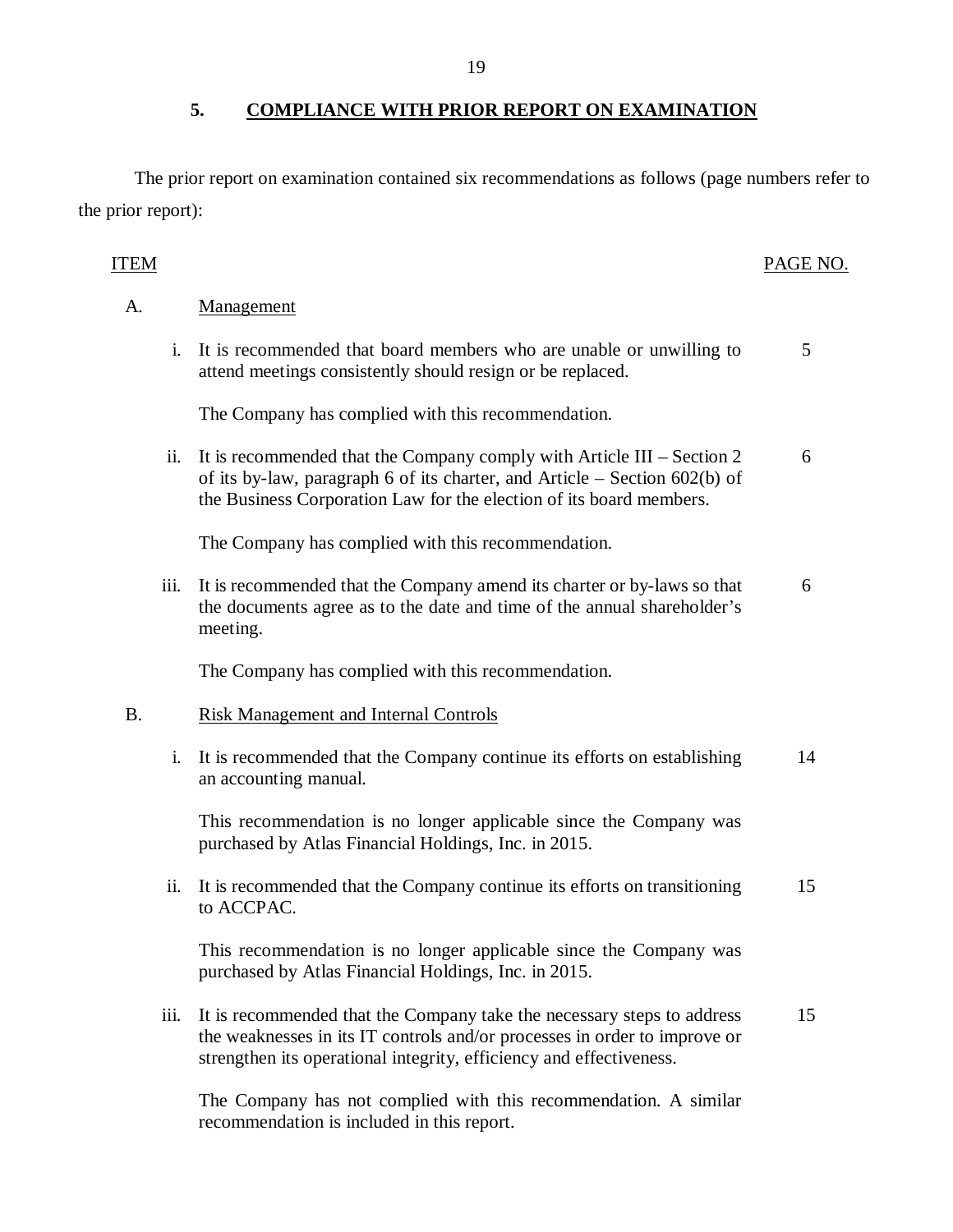## **6. SUMMARY OF COMMENTS AND RECOMMENDATIONS**

## <span id="page-21-0"></span>ITEM PAGE NO.

## A. Corporate Governance

- i. It is recommended that the Company comply with Section 1206(b) of the 5 New York Insurance Law and notify the Department at least 30 days before any changes to the charter are made.
- ii. It is recommended that the Company amend its charter to include all the 5 kinds of insurance that it is authorized to transact.
- iii. It is recommended that the Company comply with its by-laws and appoint 5 at least three members for each committee.
- iv. It is recommended that the Company comply with its by-laws and hold 5 shareholder meetings in accordance with Article II, Section 1 of its bylaws.
- v. It is recommended that in the future the Company comply with 6 Department Regulation 118, Section 89.12 and notify the Department within 30 days of any change in audit committee membership.

## B. Risk Management and Internal Controls

i. It is recommended that the Company strengthen controls in the IT areas 12 by establishing formal policies and procedures.

## C. Losses and Loss Adjustment Expenses

- i. It is recommended that the Company address the ongoing reserve 18 inadequacies and increase its carried reserves to an appropriate level, pursuant to the provisions of Section 1303 of the New York Insurance Law and Paragraph 10 of SSAP No. 55.
- ii. It is recommended that the Company's future actuarial report underlying 18 the statement of actuarial opinion provides sufficient details of documentation and footnotes to clearly explain the calculations so that an independent reviewer can evaluate the work.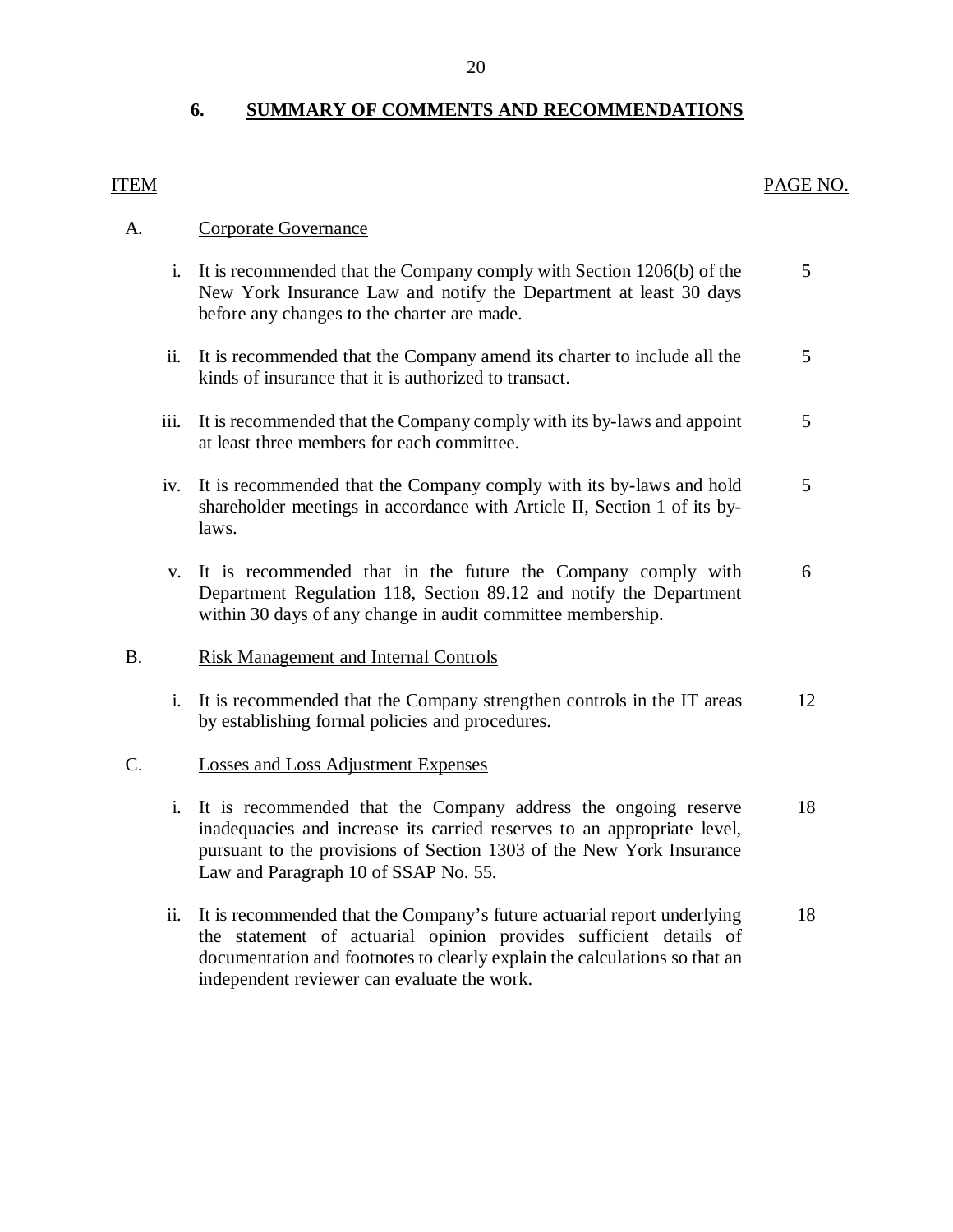Respectfully submitted,

Teena Joseph Senior Insurance Examiner

## STATE OF NEW YORK ) )ss: COUNTY OF NEW YORK )

Teena Joseph, being duly sworn, deposes and says that the foregoing report, subscribed by her, is true to the best of her knowledge and belief.

Teena Joseph

Subscribed and sworn to before me

this day of , 2018.